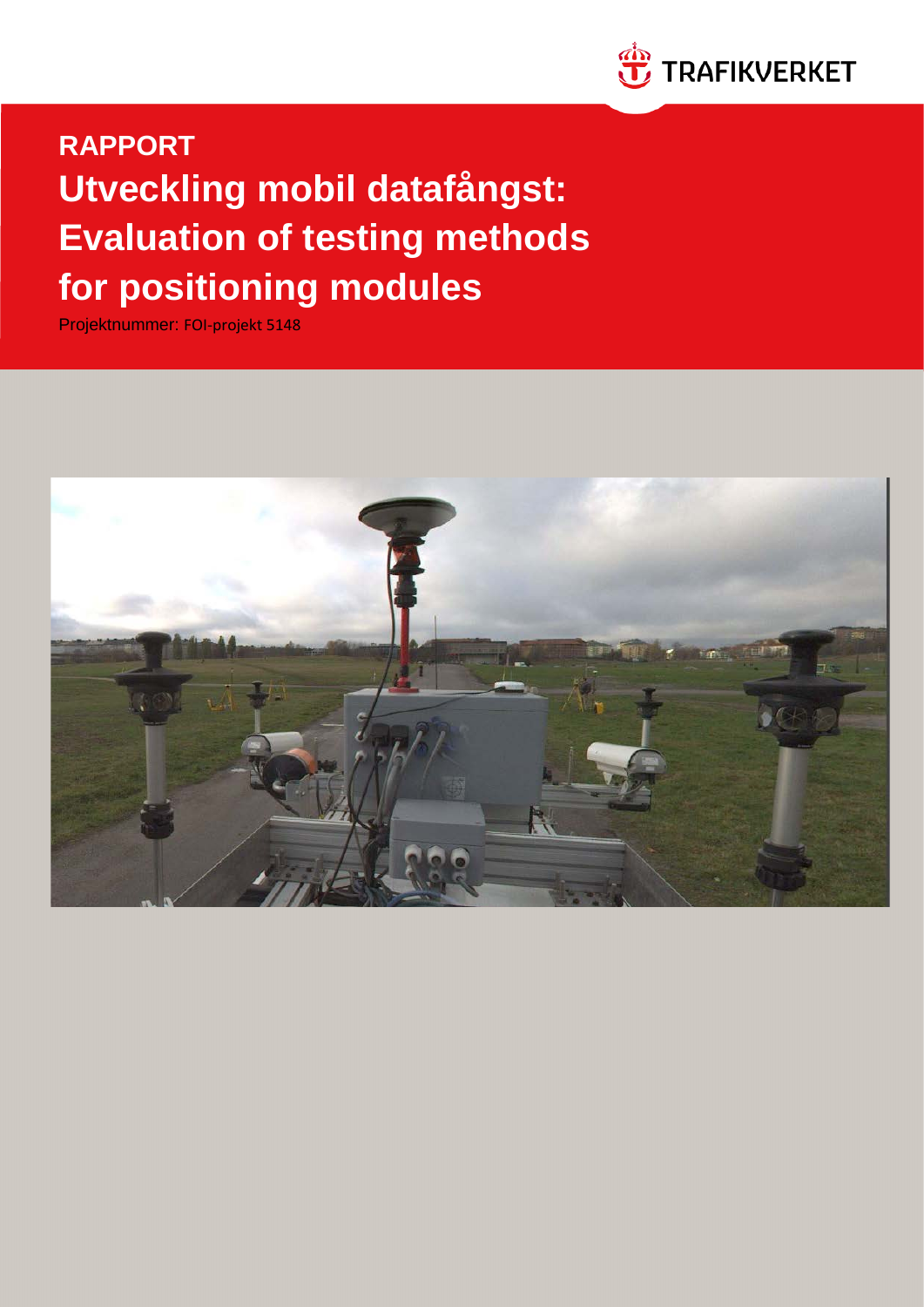Dokumenttitel: Utveckling mobil datafångst: Evaluation of testing methods for positioning modules Skapat av: Milan Horemuz och Patric Jansson, KTH Dokumentdatum: 2013-12-30 Dokumenttyp: Rapport DokumentID: Ärendenummer: Projektnummer: FOI-projekt 5148 Version: 1.0

Publiceringsdatum: Utgivare: Trafikverket Kontaktperson: Joakim Fransson Uppdragsansvarig: Tryck: Distributör: Trafikverket, Adress, Post nr Ort, telefon: 0771-921 921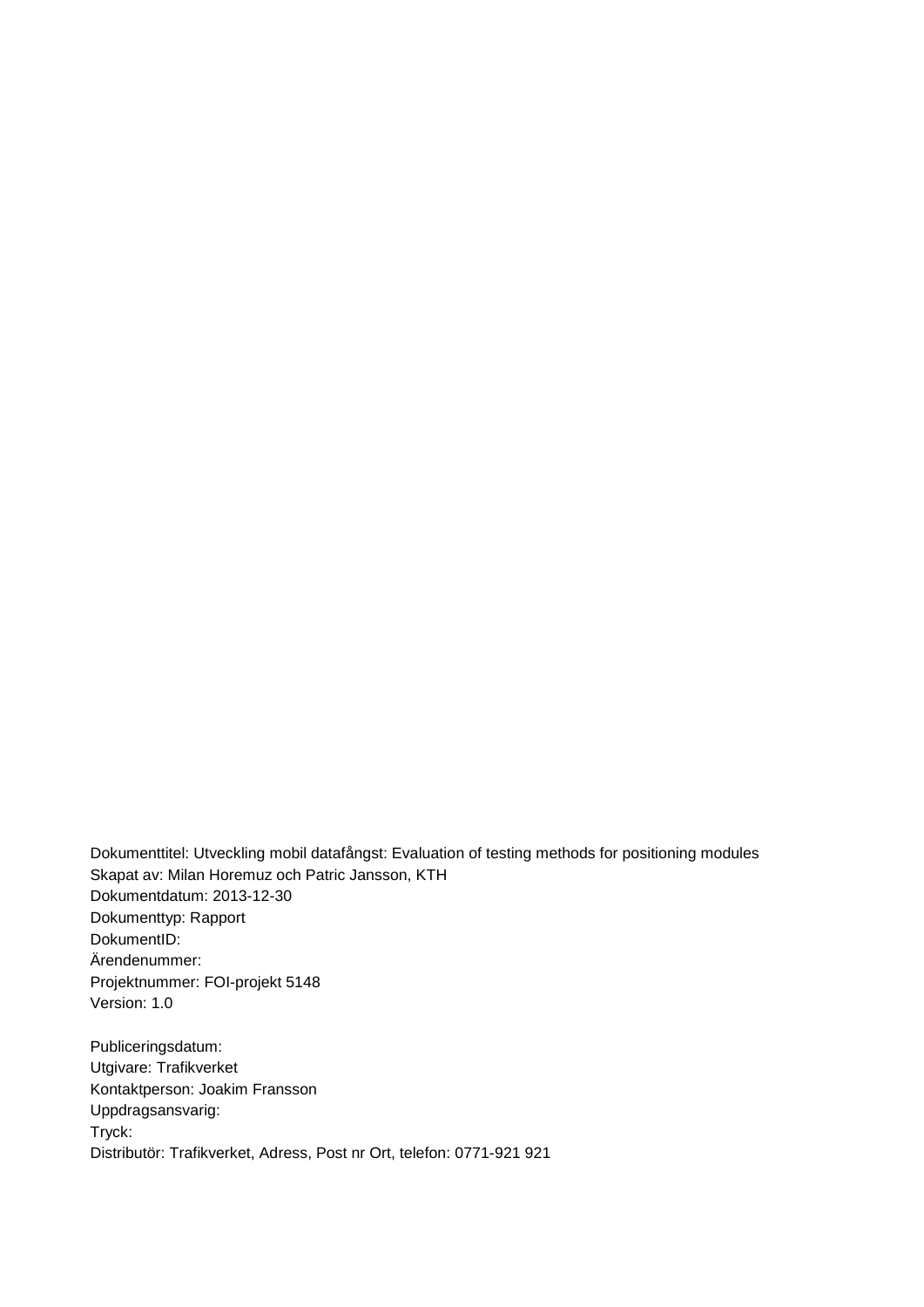# Contents

| 1.   |                                                             |
|------|-------------------------------------------------------------|
| 1.1. |                                                             |
| 1.2. |                                                             |
| 1.3. |                                                             |
| 2.   |                                                             |
| 2.1. |                                                             |
| 2.2. |                                                             |
| 2.3. |                                                             |
| 3.   |                                                             |
| 3.1. |                                                             |
| 3.2. |                                                             |
| 3.3. |                                                             |
| 3.4. | Determination of platform's orientation by TS observations8 |
| 3.5. |                                                             |
| 4.   |                                                             |
| 4.1. |                                                             |
| 4.2. |                                                             |
| 5.   |                                                             |
| 6.   |                                                             |
| 7.   |                                                             |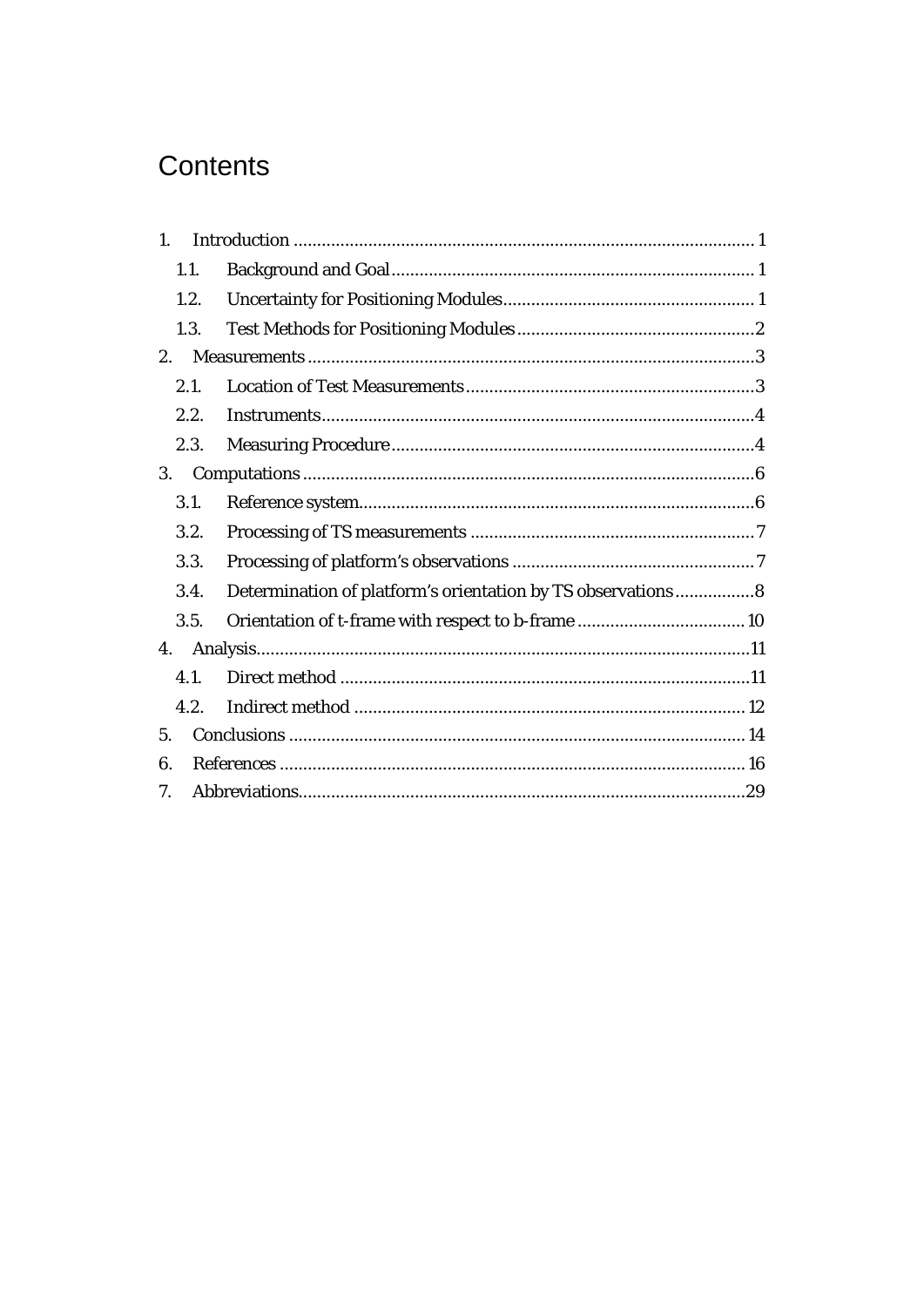### <span id="page-3-0"></span>1. Introduction

This report was written as a part of the project "Utveckling mobil datafångst" FOI-projekt 5148 carried on at Royal Institute of Technology (KTH) in Stockholm. In the project, one report has been published (Jansson and Horemuž, 2013). This is the second and final report.

<span id="page-3-1"></span>In this report we use terminology according to the Guide to Uncertainty in Measurements (GUM) (International Organization for Standardization, 2008).

### **1.1.Background and Goal**

The mobile data collection has received much attention from researchers all over the world during the past  $15 - 20$  years. The result of this extensive work is a number of commercially available products, usually called mobile mapping systems (MMS), which are used for collection of geospatial data from cars or aircrafts. The heart of each MMS is the positioning module based on a combination of a GNSS receiver and an inertial navigation system (INS). The module determines the position and orientation of the platform. The platform is equipped with a mapping sensor, usually a laser scanner and/or one or more digital cameras. The accuracy of the collected data greatly depends on the accuracy of the positioning module.

The data delivered by the MMS is a point cloud of the area of interest. Each point in the point cloud has 3D coordinates expressed in a required reference system and eventually other attributes like intensity of returned signal or colour. The quality of the data depends on many factors. The term "quality" usually refers to completeness and accuracy of data. In this report we focus only on the accuracy aspect of the quality. The term "accuracy" depicts the degree of conformance between the "true" and measured quantity (coordinates, velocity and orientation).

There are three groups of uncertainty sources, which affect the accuracy of each individual point in the point cloud (Jansson and Horemuž , 2013):

- Uncertainty from positioning module, i.e. errors stemming from gyroscopes, accelerometers, GNSS and processing errors
- Uncertainty from mapping sensor, i.e. errors from laser scanner or cameras
- Environmental and calibration uncertainties, i.e. atmospheric influence and uncertainty in knowledge of the offset and relative orientation between IMU and mapping sensors and IMU and GNSS antenna.

The goal of this project is to describe and evaluate two field test methods to be used to verify the performance of a positioning module as part of a MMS.

### <span id="page-3-2"></span>**1.2.Uncertainty for Positioning Modules**

It is possible to assess the accuracy of the positioning module analytically, i.e. to compute the expected accuracy taking into account the contribution from all possible error sources. In this case we do not know the "true" values; therefore, we refer to this analysis as uncertainty, or precision analysis. The result of the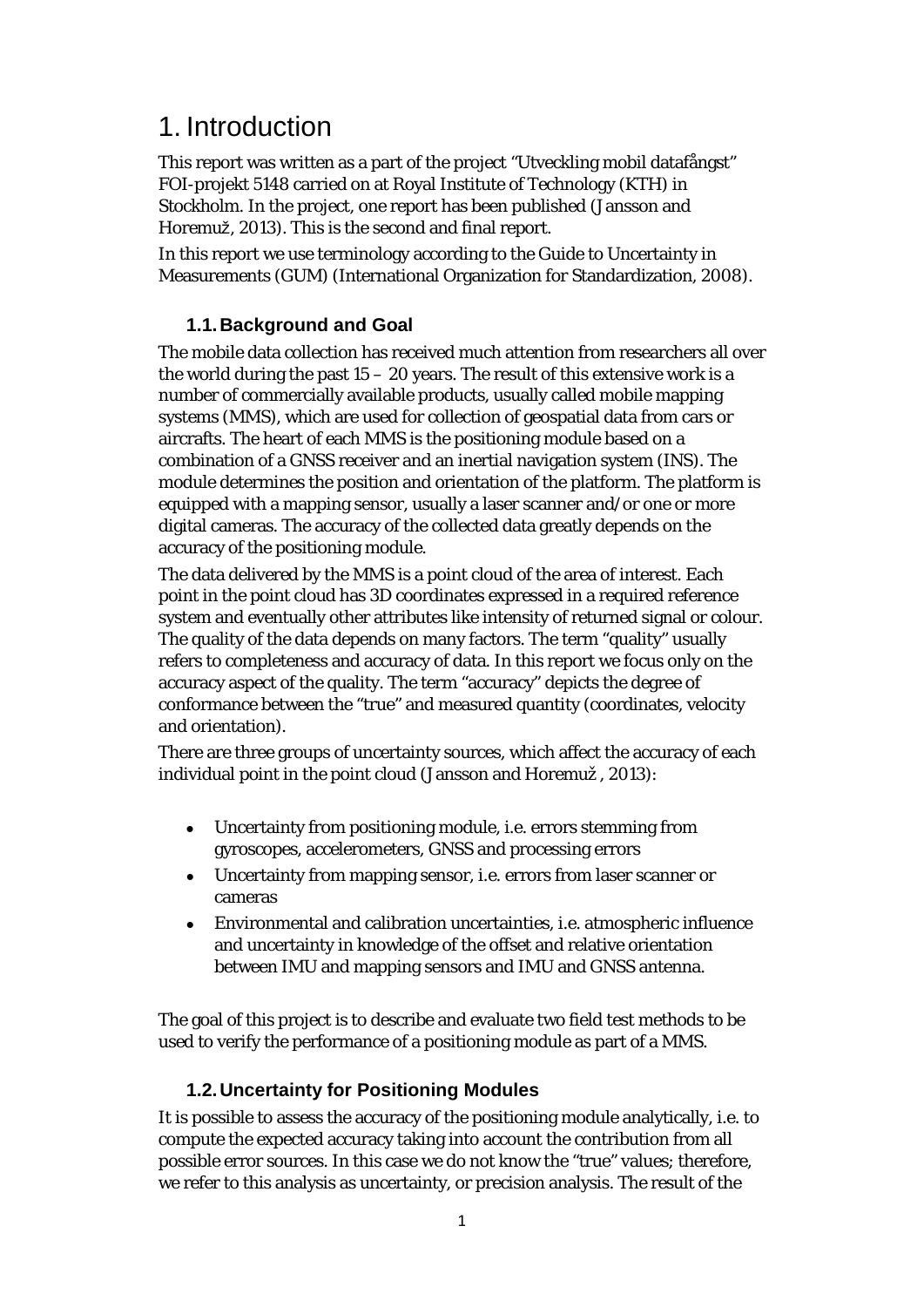analysis is expected standard uncertainty (expressed in term of standard deviation) of the determined quantities, in our case the coordinates, velocity and orientation of mapping sensor and coordinates of mapped points.

In Jansson and Horemuž (2013) an uncertainty analysis is performed analytically. They present achievable standard uncertainties in the orientation for GNSS aided tactical and navigational grade INS. The analytically computed uncertainties are slightly more optimistic than for example those published by Skaloud (2002), which is expected, since the analytical computations take into account only the sensor noise and ideal GNSS observations. In practice, we will never get these ideal conditions and the results will be affected by other error sources, namely unmodelled GNSS systematic effects (mainly multipath and atmosphere) and errors coming from processing algorithm limitations. These limitations are caused by approximations that are necessary to apply when integrating the output from gyroscopes and accelerometers. Another cause of these limitations is the fact that the inertial sensors do not measure the acceleration and rotation rate continuously, but discretely, usually with frequency 100 – 300 Hz. These limitations can cause errors in both position and orientation and they are especially pronounced in high dynamics environment, e.g. sudden manoeuvres or vibrations caused by vehicle's engine (Jansson and Horemuž, 2013).

In order to verify the performance of a GNSS/INS positioning module in a production environment and to get more realistic uncertainty values we need field test methods.

### <span id="page-4-0"></span>**1.3.Test Methods for Positioning Modules**

As we could see from the previous discussion, a MMS is a complex system with many possible error sources. The analytical study can predict the precision (or uncertainty) but cannot guarantee the accuracy of the results. This can be compared with other surveying methods, e.g. measurements with RTK or total station, where the accuracy is verified experimentally either by measuring on known points (calibration baselines) or by comparing the measurements to those performed by other instrument/methods. Similar principles can be applied also to accuracy verification of positioning modules.

There are several alternatives how to verify the performance of a GNSS/INS positioning module (Jansson and Horemuž, 2013):

- Laboratory testing
- Field testing using an independent positioning system direct method
- Field testing using the mapping sensors the indirect method

Laboratory testing is not considered because this project is aiming at field test methods. In the direct method (field testing using an independent positioning system), position and orientation of the positioning module is determined directly by an independent method. By "direct" determination we mean that the position and orientation of the platform itself is measured. The independent method should be accurate and reliable, so that any gross or systematic error can be detected. "Indirect" determination refers to methods where the position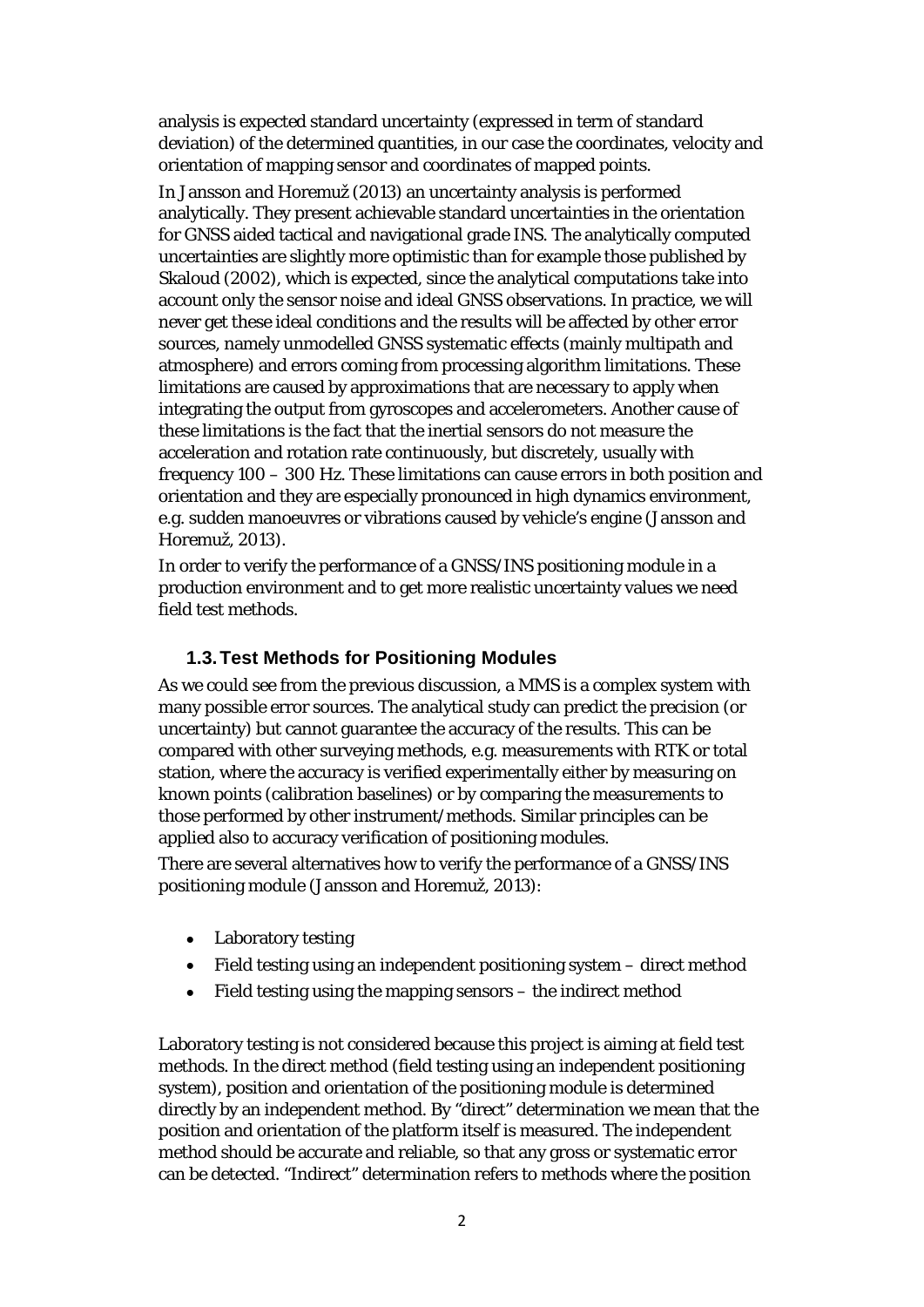of surveyed objects (by MMS) is used to determine the accuracy of the positioning module. In this case, however, the position of surveyed objects is also influenced by errors in the mapping sensor which have to be taken into consideration.

The direct method is in principle identical to laboratory testing described in Jansson and Horemuž (2013). The main difference is that the testing is done in field in a production environment and that the reference ("true") values are not determined with as high accuracy as in the laboratory testing.

In the indirect method (field testing using the mapping sensors), the mapping sensors are attached to the positioning module and they measure the surrounding objects. Then it is possible to compare measured coordinates of the objects with the coordinates measured by some other, preferably more accurate method/instrument (Jansson and Horemuž, 2013).

In the following sections, we will describe and evaluate the direct and the indirect field test methods.

### <span id="page-5-0"></span>2. Measurements

The goal of the measurements was to evaluate direct and indirect test methods for positioning modules. The purpose of these test methods is to determine the precision of the platform's position and orientation. The direct method uses total station (TS) observations towards prisms mounted onto platform to determine its position and orientation. The indirect method makes use of surveyed objects, which were scanned by the laser scanner mounted on the platform.

### <span id="page-5-1"></span>**2.1.Location of Test Measurements**

The test measurements were performed on November 6, 2013 in Gärdet, Stockholm. The road is marked by the red line i[n Figure 1,](#page-5-2) the length is approximately 500 m. The chosen area is ideal for GNSS observations as there are no obstacles blocking the satellite signals.

<span id="page-5-2"></span>

*Figure 1. Test area in Gärdet, Stockholm.*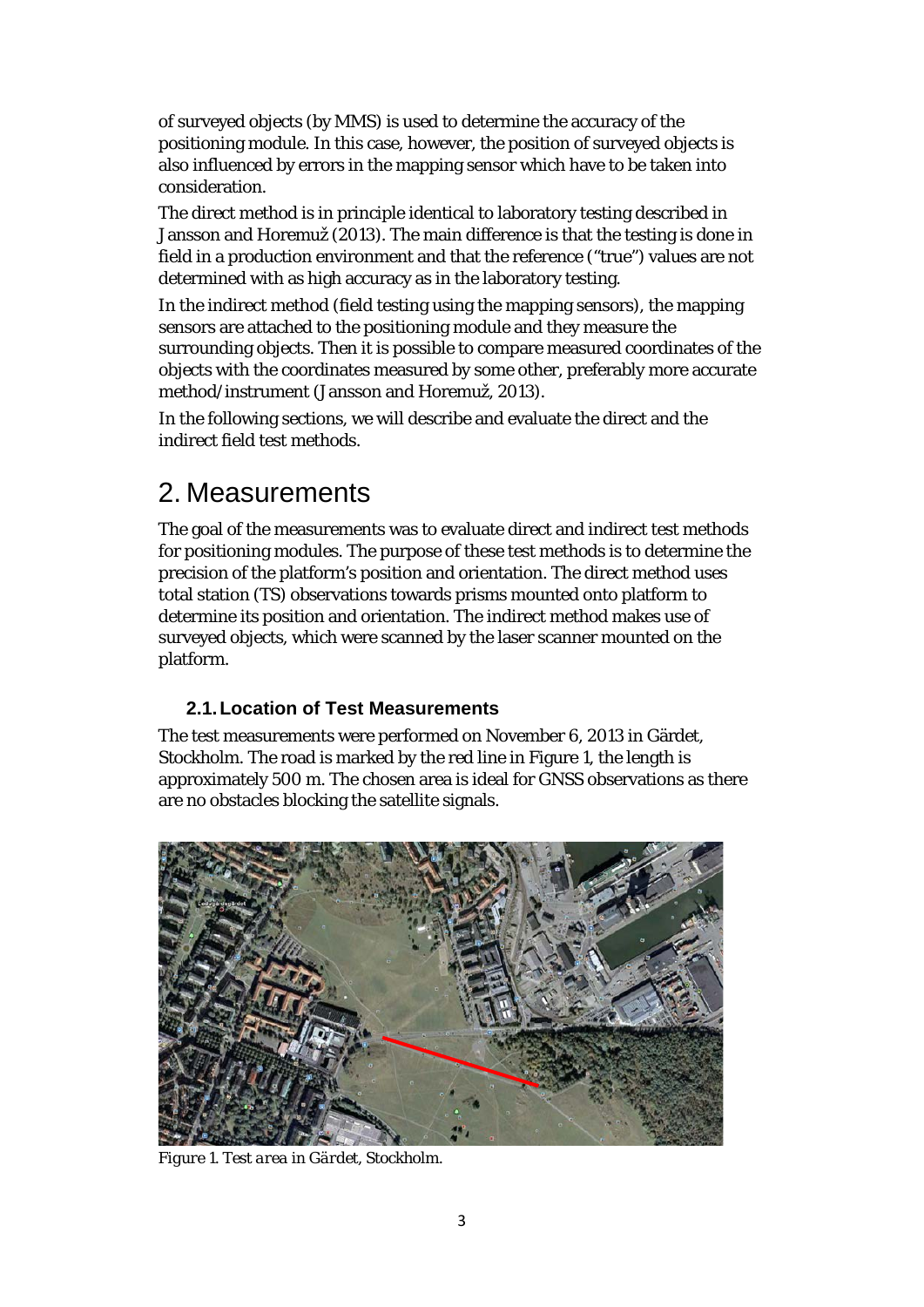### <span id="page-6-0"></span>**2.2.Instruments**

We used the mobile mapping system GeoTracker [\(Figure 2\)](#page-6-2) provided by company WSP. Its positioning module consists of a geodetic dual frequency Novatel ProPak-V3 GNSS receiver, inertial navigation system Inertial+ and an odometer. According to the specifications published by the manufacturer<sup>[1](#page-6-3)</sup>, Inertial+ can determine roll and pitch with standard uncertainty 0.03° and heading 0.1°. These values are valid if the INS is supported by GNSS positions (0,5 s update) with positional standard uncertainty of 2 cm. To be able to apply the direct testing method, we installed 5 prisms onto the platform: 4 prisms at the corners and 1 prism under the GNSS antenna – see [Figure 2.](#page-6-2) The prisms were surveyed by three total stations Trimble S3, which were established with help of Trimble R4 GNSS receivers using RUFRIS method (Andersson 2012). GeoTracker is equipped with four SICK LMS511 PRO laser scanners, which serve as mapping sensors. According to the manufacturer's specification "statistical error (1 $\sigma$ ) using high resolution in 1 – 10 m range is  $±7$  mm".



*Figure 2. Mobile mapping system GeoTracker.*

### <span id="page-6-2"></span><span id="page-6-1"></span>**2.3.Measuring Procedure**

The car drove the road six times and in each run we collected data necessary for both test methods. Before we started the driving, we set up:

- 8 targets to be scanned (MT1 MT8)
- $3$  total stations (TS1 TS3)
- 2 reference GNSS receivers (REFT, REFL)

The locations of the set-ups are shown [Figure 3.](#page-7-0) They were marked by wooden stakes in the ground.

<span id="page-6-3"></span> <sup>1</sup> <http://www.oxts.com/products/inertial/>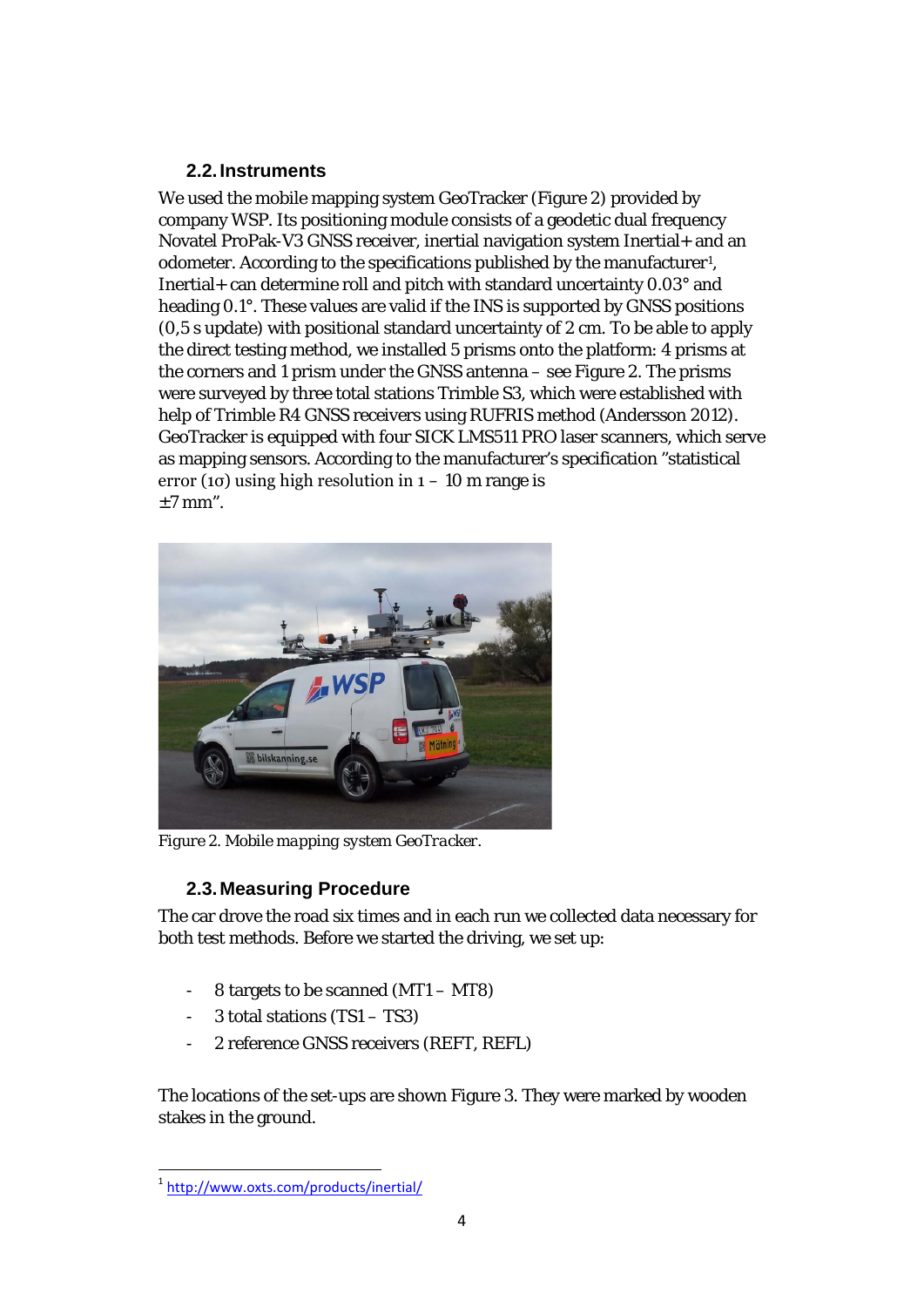

<span id="page-7-0"></span>*Figure 3. Location of the targets (MT), total stations (TS), reference GNSS receivers (REFL, REFT) and stops (S) of the car.* 

The total stations were established by the RUFRIS method, i.e. we used RTK method to determine the coordinates of prisms, which were measured by the total station. At least 19 such measurements were used for the establishment of the total stations and they were distributed around the respective total station and placed up to 400 m distance from the TS. RTK reference receiver REFT (Trimble) was used for RUFRIS measurements and the computation was done in real time, but raw GNSS observation from the reference and roving receivers were stored and hence post processing was possible. After the establishment of TS we surveyed all targets (MT) by all 3 TS and we also measured horizontal directions towards the TS, i.e. we aimed at the string of plumb attached underneath of TS tripod. We used two types of targets. The size of the first type is 24 x 16 cm [\(Figure 4](#page-7-1) left) and the size of the second is 10 x 10 cm [\(Figure 4](#page-7-1) right) – this type was used only on one point – MT3.

<span id="page-7-1"></span>

*Figure 4. Two types of targets. Left figure: MT1, MT2, MT4 – MT8, right figure MT3 .*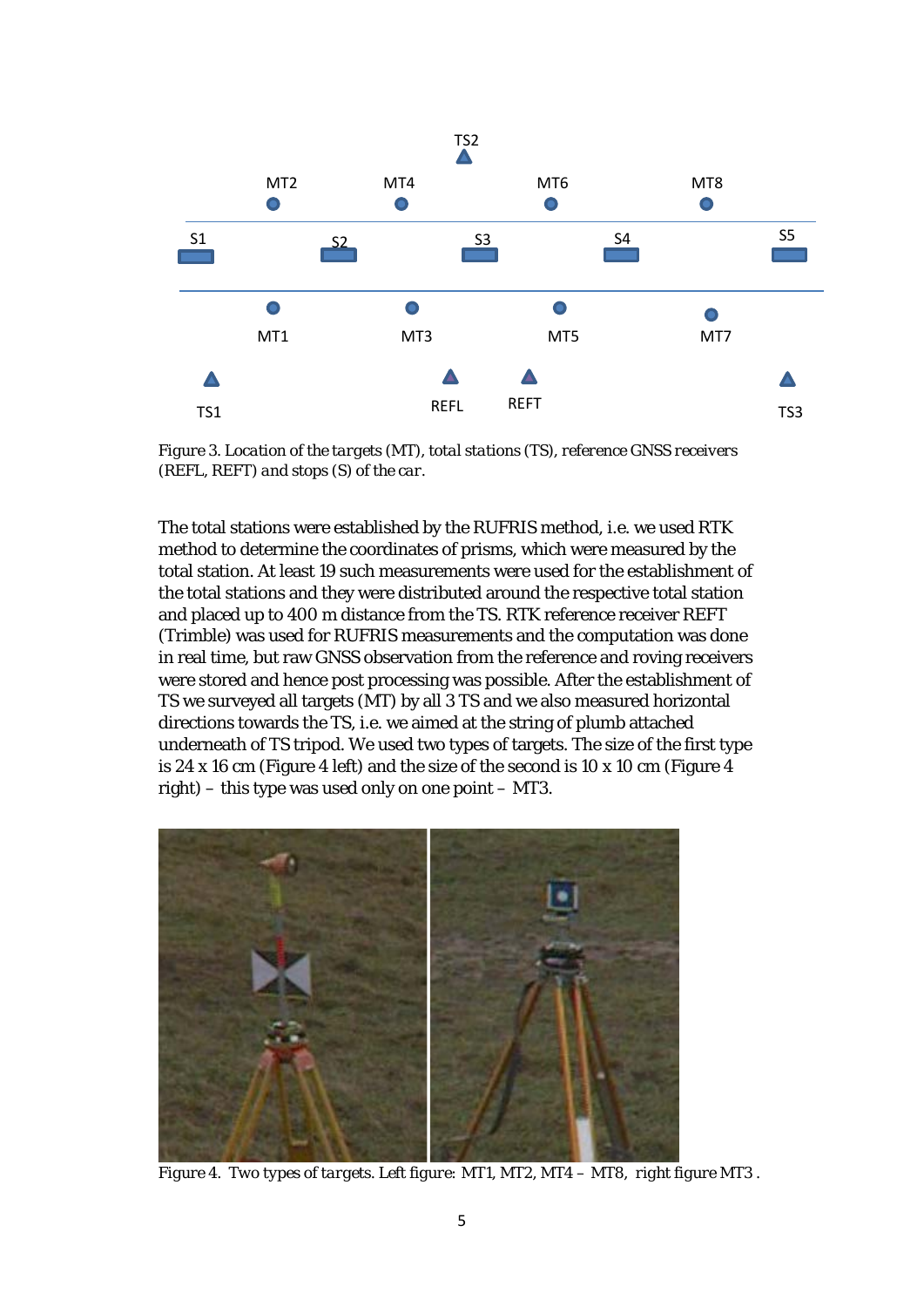After these measurements we could start to drive the car. Each run started with ca 50 m driving and then the car stopped either at S1 or at S6, depending on the direction of the run. When the car stopped, the TS operators surveyed all visible prisms mounted on the platform and the operator in the car marked the stop in the trajectory data. Numbering of the prisms on the platform is shown in [Figure](#page-8-2)  [5.](#page-8-2) Since we measured every prism in every run 5 times, we denoted the prisms as KiSjPk, where Ki (i = 1 ... 6) denotes run (Körning), Sj (j = 1 ... 5) denotes stop and Pk  $(k = 1 ... 5)$  denotes prism. For example, when we measured prism P5 in the first run and the first stop, it was named as K1S1P5. When all operators completed the measurements, the car moved to the next stop (S2 or S4) and the prisms were again surveyed by all 3 TS. This procedure was repeated in the remaining stops. It took 13 – 16 minutes to complete one run.



<span id="page-8-2"></span>*Figure 5. Numbering of prisms on the mobile platform. Arrow indicates driving direction.*

After we completed 6 runs, we tested tracking the platform by TS. The goal with this test was to verify whether it is possible to determine the position and orientation of the platform without necessity of stopping the car. Since the TS was unable to "snap" on a prism if there were more visible prisms, we had to remove all but one prism, i.e. only prism 5 was tracked. The tracking experiment was performed only in one run.

As the last steps in the measuring procedure, we verified the stability of all setups by checking the centring and we performed TS observation between station points and towards point REFT. We also performed levelling between TS points and REFT.

### <span id="page-8-1"></span><span id="page-8-0"></span>3. Computations

### **3.1.Reference system**

All computations were done in reference system SWEREF 99 18 00, geoid model SWEN08 RH2000. Our measurements were connected to this system by baseline between SWEPOS point MOSE and our GNSS station REFL. We used ca 3 hours of static GNSS observations to compute this ca 3 km baseline, which gave 1 mm horizontal and 5 mm vertical standard uncertainty (68%). The reference station REFL was used for the GNNS/INS processing in GeoTracker system, i.e. the platform's trajectory and the point cloud is georeferenced relative to this point. The TS observations are georeferenced relative to REFT point located ca 10 m from REFL. REFT was determined by processing baseline REFL-REFT using ca 1.2 hour static GNSS observations, which gave 0.5 mm horizontal and 1 mm vertical standard uncertainty (68%).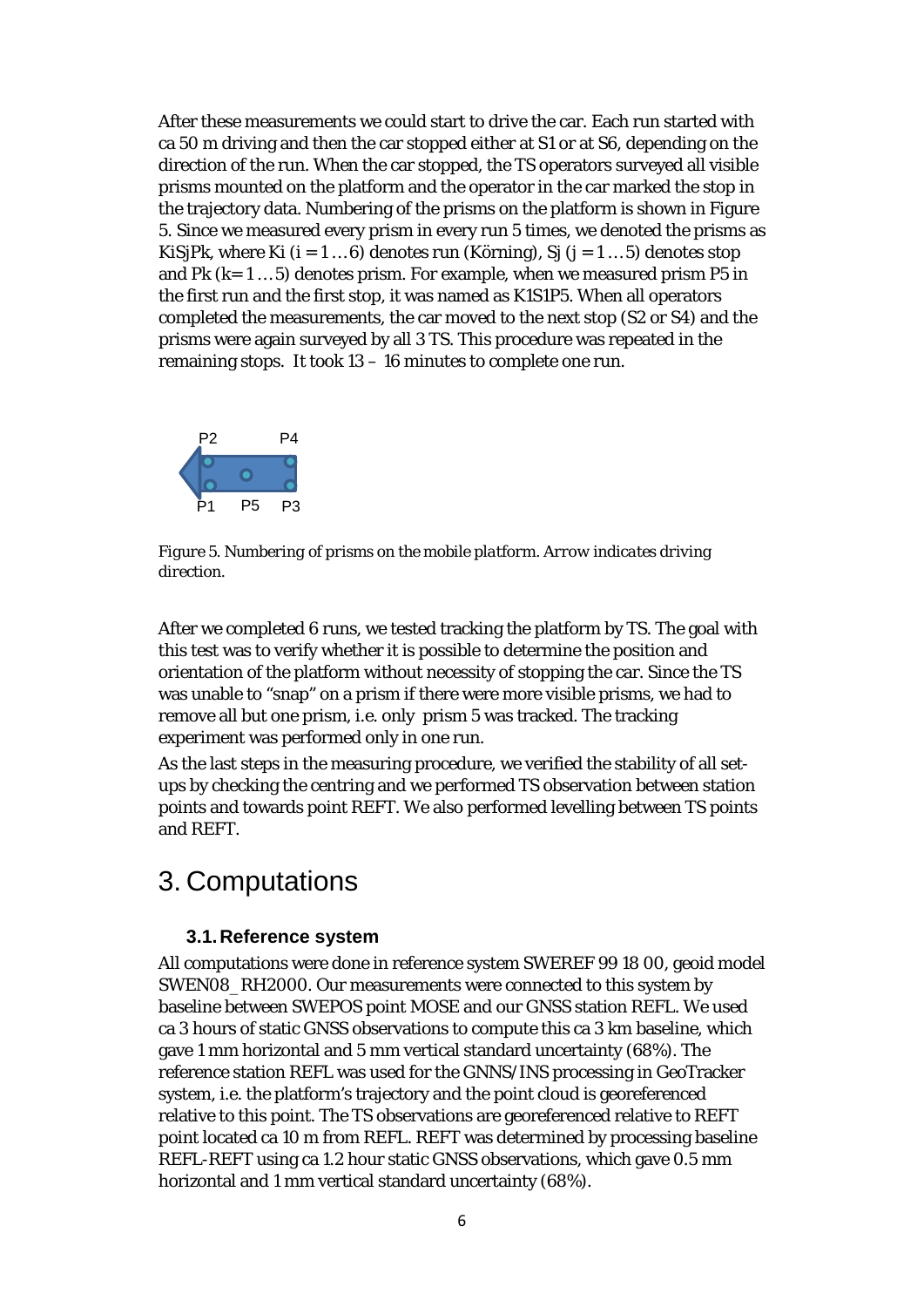Please note, that the choice of reference system does not affect the tested methods. In principle we can choose any system; it is only important that all kind of observations are processed in the chosen system.

### <span id="page-9-0"></span>**3.2.Processing of TS measurements**

The TS observations and all GNSS observations performed relative to REFT were processed in software Trimble Business Centre (TBC). All RTK observations were re-computed in post-processing mode using REFT as reference (fixed) point. Then all RUFRIS and TS observations towards P, MT and TS points were adjusted together. The precision of all P and MT points was approximately equal, since all points were measured from 3 TS with approximately equal geometry.

**Precision of coordinates of P1 – P5, MT1 – MT8** Standard uncertainty of horizontal and vertical coordinates determined by leastsquares adjustment is  $u(E_{TS}) = u(N_{TS}) = 2$  mm and  $u(H_{TS}) = 1$  mm.

### <span id="page-9-1"></span>**3.3.Processing of platform's observations**

The processing of observations coming from the platform's sensors was performed by WSP in software GeoTracker Office (bilskanning.se). The result of this processing was the trajectory of the platform and georeferenced point cloud. The trajectory is given in form of coordinates (N, E, H in meters), orientation angles (roll, pitch, heading in degrees) and their standard uncertainties. The coordinates of prism P5 and the orientation angles for all stops are given in Appendix 6. These values are extracted from the trajectory file for the time instance immediately after the stop.

**Precision of trajectory determined by GeoTracker** Standard uncertainty of horizontal and vertical coordinates is 2 - 3 mm and 5 mm respectively. Standard uncertainty of roll and pitch is 0.01˚ and of heading 0.1˚. These values were reported by software.

Another deliverable from the mobile platform was georeferenced point cloud, where the targets MT are visible. The centre coordinates of the targets were extracted manually: the operator identified all points belonging to the target and fitted a rectangular patch to them. The centre point of the patch was considered as MT point. Moreover, we extracted even coordinates of the prisms mounted on top of the targets wherever it was possible – see [Figure 6.](#page-10-1) The extracted coordinates are reported in Appendix 4.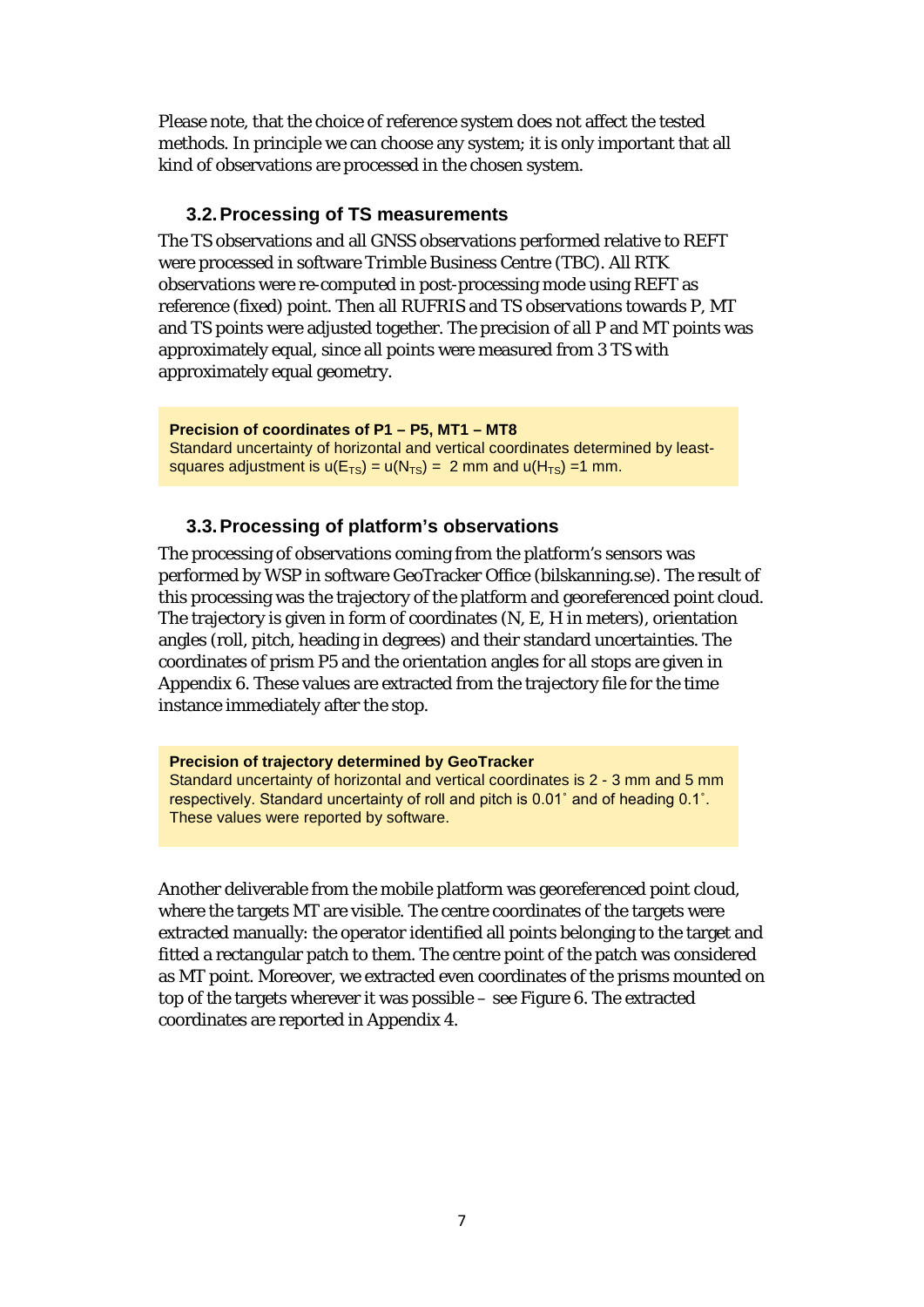

*Figure 6. Determination of coordinates of MT points from point cloud.*

<span id="page-10-1"></span>Since the distance between individual laser points on the target was ca 2 cm in longitudinal direction and ca 4 cm vertically, we estimate that the standard uncertainty of the extracting procedure is about 1 cm longitudinally, 2 cm vertically and 0.5 cm transversally.

### <span id="page-10-0"></span>**3.4.Determination of platform's orientation by TS observations**

The orientation of the platform is described by a rotation matrix between the platform's and a horizontal coordinate system. Generally a rotation matrix between two frames (coordinate systems) a and b is given as:

| cos(h)cos(p) | sin(h)cos(p)                                                                                                         | $-\sin(p)$ |     |
|--------------|----------------------------------------------------------------------------------------------------------------------|------------|-----|
|              | $\mathbf{R}_{a}^{b} = -\sin(h)\cos(r) + \cos(h)\sin(p)\sin(r) \cos(h)\cos(r) + \sin(h)\sin(p)\sin(r) \cos(p)\sin(r)$ |            | (1) |
|              | $\sin(h)\sin(r)+\cos(h)\sin(p)\cos(r) -\cos(h)\sin(r)+\sin(h)\sin(p)\cos(r) \cos(p)\cos(r)$                          |            |     |

where r, p, h are orientation angles, i.e. the amount of rotation of a frame around its around x, y, z axes. In our case we use the horizontal system SWEREF99 18 00, denoted as **n-frame** and the order of axes is Northing, Easting, Down, where Down is minus height (-H). We have two coordinate frames attached to the platform: one is defined by the sensitive axes of the INS (**b-frame**) and the other one is defined by the prisms (P1 – P5) mounted onto the platform; we will call it **t-frame** and its definition is explained in [Figure 7.](#page-11-0)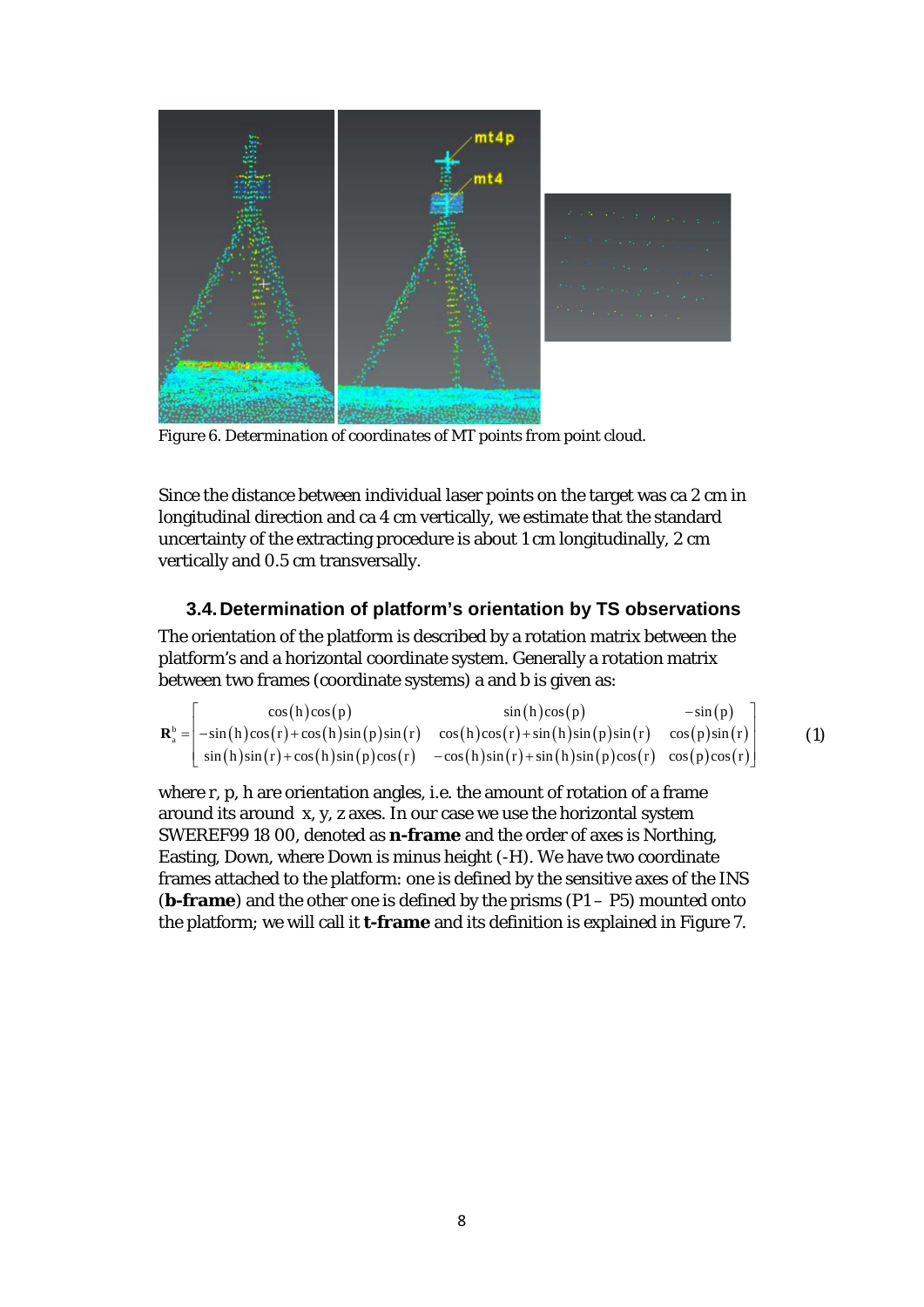

<span id="page-11-0"></span>*Figure 7. Definition of t-frame: origin in P3, y axis passes P4, z axis points downwards; z coordinate of P1, P3 and P4 is equal to zero.*

The orientation angles between frames n and b are called roll, pitch and heading (rotation matrix  $\mathbf{R}_{n}^{b}$ ) and we will refer to the orientation angles between n- and

t-frames (rotation matrix  $\mathbf{R}_n^t$ ) as roll\_t, pitch\_t and heading\_t.

The coordinates of  $P1 - P5$  prisms in t-frame were computed in two steps. In the first step we defined t-frame coordinates of P3, P4 and P1 computed for each stop as:

|                | X                          |                             | z     |
|----------------|----------------------------|-----------------------------|-------|
| P <sub>1</sub> | $d_{31} \cos \varphi_{31}$ | $d_{31}$ sin $\varphi_{31}$ | 0,000 |
| P <sub>3</sub> | 0,000                      | 0,000                       | 0,000 |
| P4             | 0,000                      | $d_{34}$                    | 0,000 |

where

 $d_{31}$ ,  $d_{34}$  – slope distance between P3 and P1 (resp. P4) computed from n-frame coordinates determined by TS observations

 $\varphi_{31}$  – bearing from P3 to P1 computed in t-frame using distances  $d_{31}$ ,  $d_{34}$  and  $d_{41}$ computed as slope distances in n-frame. (Solving triangle P1-P3-P4 using cosine rule.)

The coordinates of P2 and P5 were computed by Helmert transformation

$$
\mathbf{X}^t = \mathbf{T}^t + \mathbf{R}_n^t \mathbf{X}^n \tag{2}
$$

where  $X^t$  is vector containing t-frame coordinates,  $X^n$  is vector containing nframe coordinates and  $T^t$  and  $R^t$ <sub>n</sub> are translation vector and rotation matrix estimated by the least-square method using three common points (P3, P4, P1). The final t-frame coordinates of all prisms  $(P1 - P5)$  were computed as average from all stops, see [Table 1.](#page-12-1)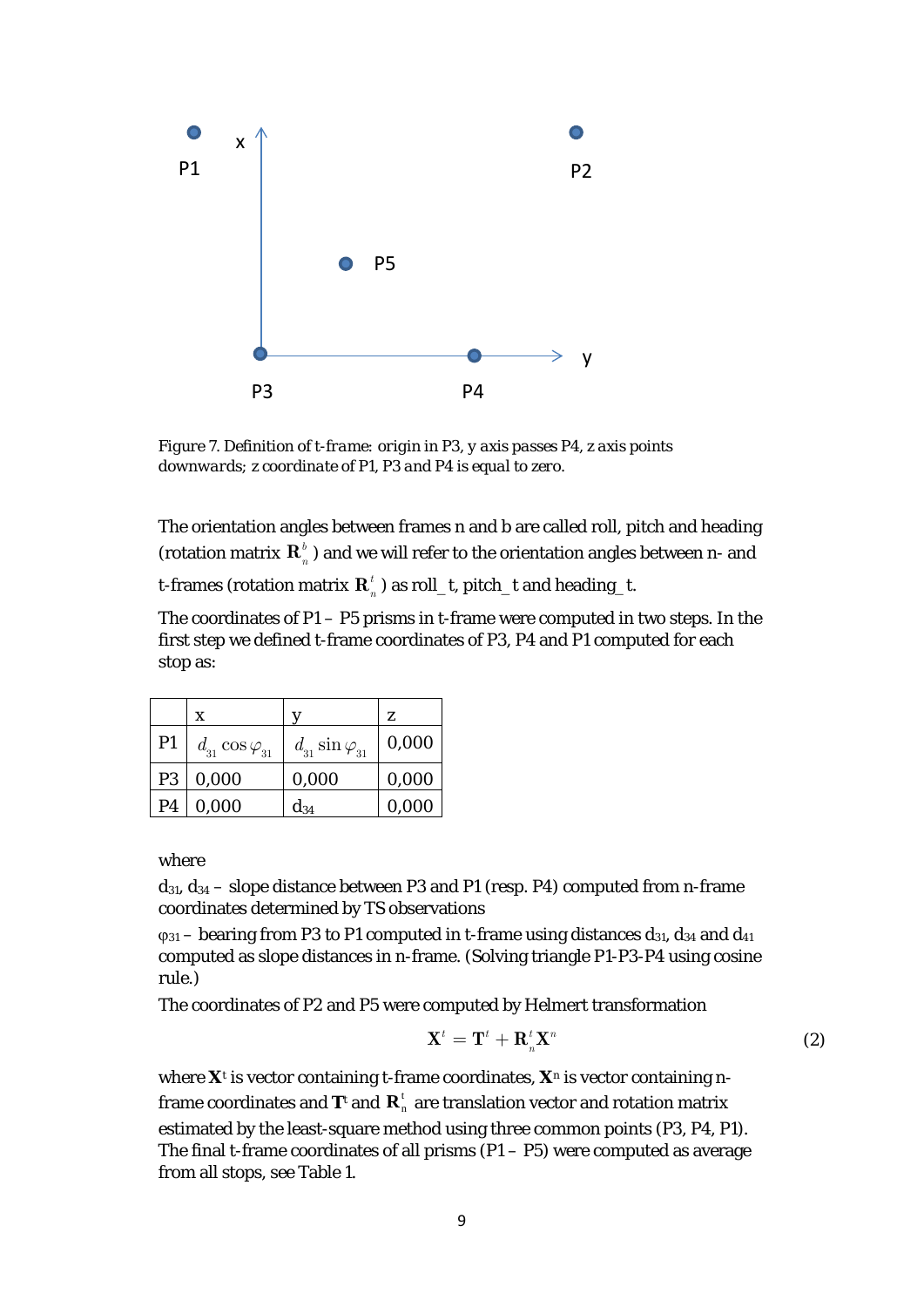<span id="page-12-1"></span>*Table 1. t-frame coordinates of prisms. Their standard uncertainties are smaller than 0,5 mm.* 

|                | x[m]        | $y$ [m]  | z[m]     |
|----------------|-------------|----------|----------|
| P <sub>1</sub> | 1,618       | $-0.397$ | 0,000    |
| P2             | 1,624       | 1,180    | 0,001    |
| <b>P3</b>      | 0,000       | 0,000    | 0,000    |
| <b>P4</b>      | 0,000       | 0.791    | 0,000    |
| P5             | 0,440 0,290 |          | $-0,286$ |

In the second step we used these averaged coordinates to compute the transformation parameters between n- and t-frame (**T**<sup>t</sup> and orientation angles roll\_t, pitch\_t, yaw\_t, i.e. rotation matrix  $\mathbf{R}_n^t$  from Equation (2)). We computed the transformation parameters and their standard uncertainty by LSQ method for each stop; they are shown in Appendix 1.

#### **Precision of orientation angles determined by TS**

Mean standard uncertainty of the orientation angles is 0.062, 0.049, 0.039 degrees for roll t, pitch t, yaw t respectively.

#### <span id="page-12-0"></span>**3.5.Orientation of t-frame with respect to b-frame**

The orientation of t-frame relative to b-frame must be constant, since both frames are firmly mounted to the platform. It can be computed as:

$$
\mathbf{R}_t^b = \mathbf{R}_n^b \mathbf{R}_t^n \tag{3}
$$

where  $\mathbf{R}_{_t}^{_n} = \left( \mathbf{R}_{_n}^{_t} \right)^T.$  The orientation angles between t- and b-frame are computed as

$$
r_x = \arctan \frac{R_{23}}{R_{33}}
$$
  
\n
$$
r_y = \arcsin \left(-R_{13}\right)
$$
  
\n
$$
rz = \arctan \frac{R_{12}}{R_{11}}
$$
\n(4)

where  $R_{ij}$  denotes an element from  $R_i^b$  matrix, i denotes row and j column. We computed matrix  $\mathbf{R}_{t}^{b}$  30 times, i.e. for each stop in every run. The computed orientation angles are given in Appendix 2. Standard uncertainty of orientation angles (computed as standard deviation):  $u(r_x) = 0.061^\circ$ ,  $u(r_y) = 0.064^\circ$ ,  $u(r_z) =$ 0.095˚.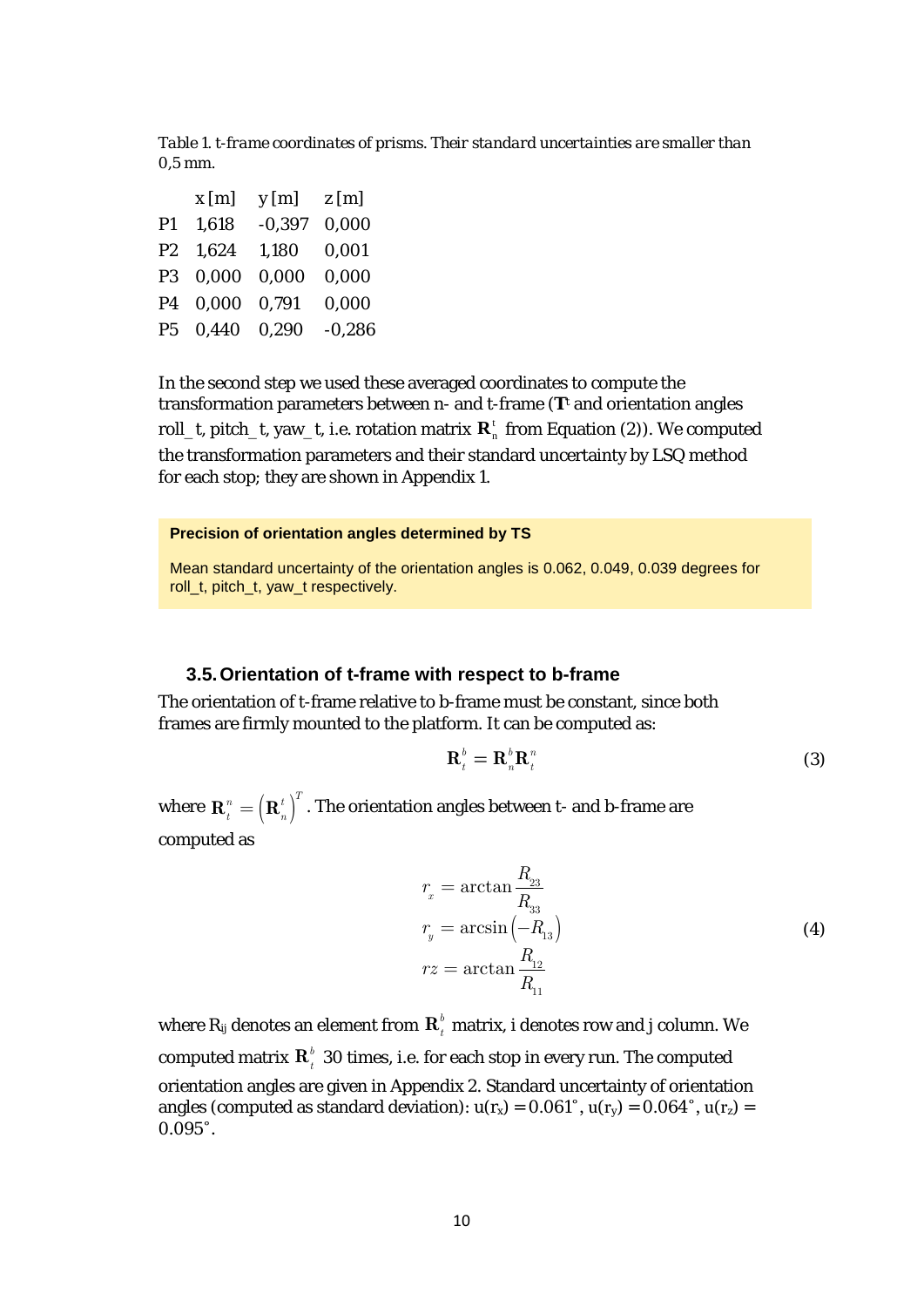### <span id="page-13-1"></span><span id="page-13-0"></span>4. Analysis

### **4.1.Direct method**

Position and orientation of the platform determined by TS observations is used to verify the results obtained by the platform's positioning module. As the tframe realised by the prisms does not coincide with the module's b-frame, we cannot compare the orientation angles directly, but we can analyse the variation of the orientation angles between t- and b-frames,  $r_x$ ,  $r_y$  and  $r_z$ . The variation is caused by the uncertainty in TS observations as well as by uncertainty in positioning module, so we can write

$$
u(r_x) = \sqrt{u^2 (roll) + u^2 (roll \_t)} \n u(r_y) = \sqrt{u^2 (pitch) + u^2 (pitch \_t)} \n u(r_z) = \sqrt{u^2 (heading) + u^2 (heading \_t)} \tag{5}
$$

or

$$
u\left(roll\right) = \sqrt{u^2\left(\frac{r_x}{x}\right) - u^2\left(roll_t\right)}u\left( pitch\right) = \sqrt{u^2\left(\frac{r_y}{y}\right) - u^2\left( pitch_t\right)}u\left( heading\right) = \sqrt{u^2\left(\frac{r_x}{x}\right) - u^2\left( heading_t\right)}\tag{6}
$$

These equations are valid only for small rotation angles between t- and b-frame and for theoretical standard uncertainties determined from infinite number of observations, which follow normal distribution. If we enter results from our test measurements (see Appendix 1 and 2) into Equation (6), we get the following standard uncertainties:

$$
u\left(roll\right) = \sqrt{0.061^2 - 0.063^2} \approx 0^{\circ}
$$
  
\n
$$
u\left( pitch\right) = \sqrt{0.064^2 - 0.048^2} = 0.042^{\circ}
$$
  
\n
$$
u\left( heading\right) = \sqrt{0.095^2 - 0.039^2} = 0.087^{\circ}
$$
\n(7)

which can be compared with the uncertainties specified by the manufacturer of the positioning module: 0.03˚ for roll and pitch and 0.1˚ for heading.

As we can see from the equation for u(roll), we can get a negative number under the square root, due to the finite number of observations used to compute the standard uncertainties.

The position obtained by TS is compared to the position from the positioning module in Appendix 3. Average value of differences in N and E coordinates is 1 mm and standard uncertainty of the average u(average) = 1 mm. For height, the average difference is 10 mm and  $u(average) = 1$  mm, which indicates a possible systematic effect of 10 mm in height determination. A possible explanation is the effect of GNSS configuration (RUFRIS was performed ca 2 hours earlier then car driving) or an error in antenna height measurement.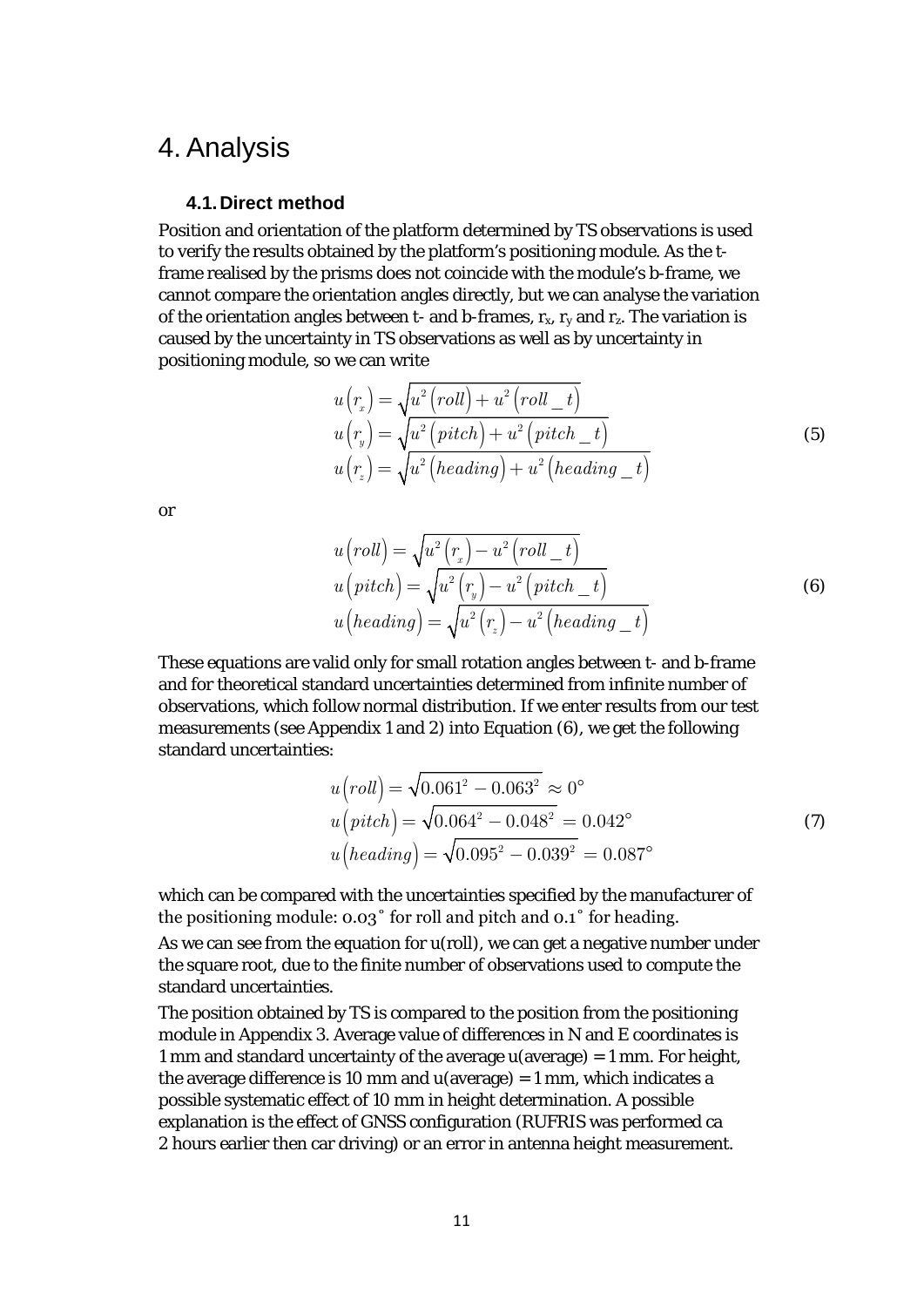Standard uncertainty of coordinate differences is  $u$ (diffE) = 5 mm,  $u(diffN) = 6$  mm and  $u(diffH) = 5$  mm.

The standard uncertainties in coordinate differences are computed according to the following equation:

$$
u(x) = \sqrt{\frac{\sum_{i=1}^{n} (\overline{x} - x_i)}{n-1}}
$$
 (8)

and standard uncertainty in the average

$$
u(\overline{x}) = \frac{u(x)}{\sqrt{n}}\tag{9}
$$

where  $x_i$  is a coordinate difference,  $\bar{x}$  is average of the differences and n is number of differences.

Standard uncertainties of the coordinate differences are related to the TS and positioning module (PM) standard uncertainties as:

$$
u\left(\text{diffE}\right) = \sqrt{u^2 \left(E_{TS}\right) + u^2 \left(E_{PM}\right)}
$$

$$
u\left(\text{diffN}\right) = \sqrt{u^2 \left(N_{TS}\right) + u^2 \left(N_{PM}\right)}
$$

$$
u\left(\text{diffH}\right) = \sqrt{u^2 \left(H_{TS}\right) + u^2 \left(H_{PM}\right)}
$$
(10)

or

$$
u(E_{PM}) = \sqrt{u^2 \left(\text{diff}E\right) - u^2 \left(E_{TS}\right)}
$$
  
\n
$$
u(N_{PM}) = \sqrt{u^2 \left(\text{diff}N\right) - u^2 \left(N_{TS}\right)}.
$$
  
\n
$$
u\left(H_{PM}\right) = \sqrt{u^2 \left(\text{diff}H\right) - u^2 \left(H_{TS}\right)}.
$$
\n(11)

Using our results (see section [3.2\)](#page-9-0) we obtain:

$$
u(E_{PM}) = \sqrt{5^2 - 2^2} = 4.6 \text{ mm}
$$
  
\n
$$
u(N_{PM}) = \sqrt{6^2 - 2^2} = 5.7 \text{ mm}
$$
  
\n
$$
u(H_{PM}) = \sqrt{5^2 - 1^2} = 4.9 \text{ mm}
$$
\n(12)

which can be compared with positioning standard uncertainty of 20 mm specified by the manufacturer.

Based on our results, we can conclude that the positioning module was performing in accordance with the specifications.

#### <span id="page-14-0"></span>**4.2.Indirect method**

In this method we use the differences between coordinates of the targets determined by TS and MMS. To be able to use the coordinate differences for the evaluation of the platform's performance, we need to transform them into a coordinate system aligned with the driving direction [\(Figure 8\)](#page-15-0), i.e. we compute longitudinal and transverse difference as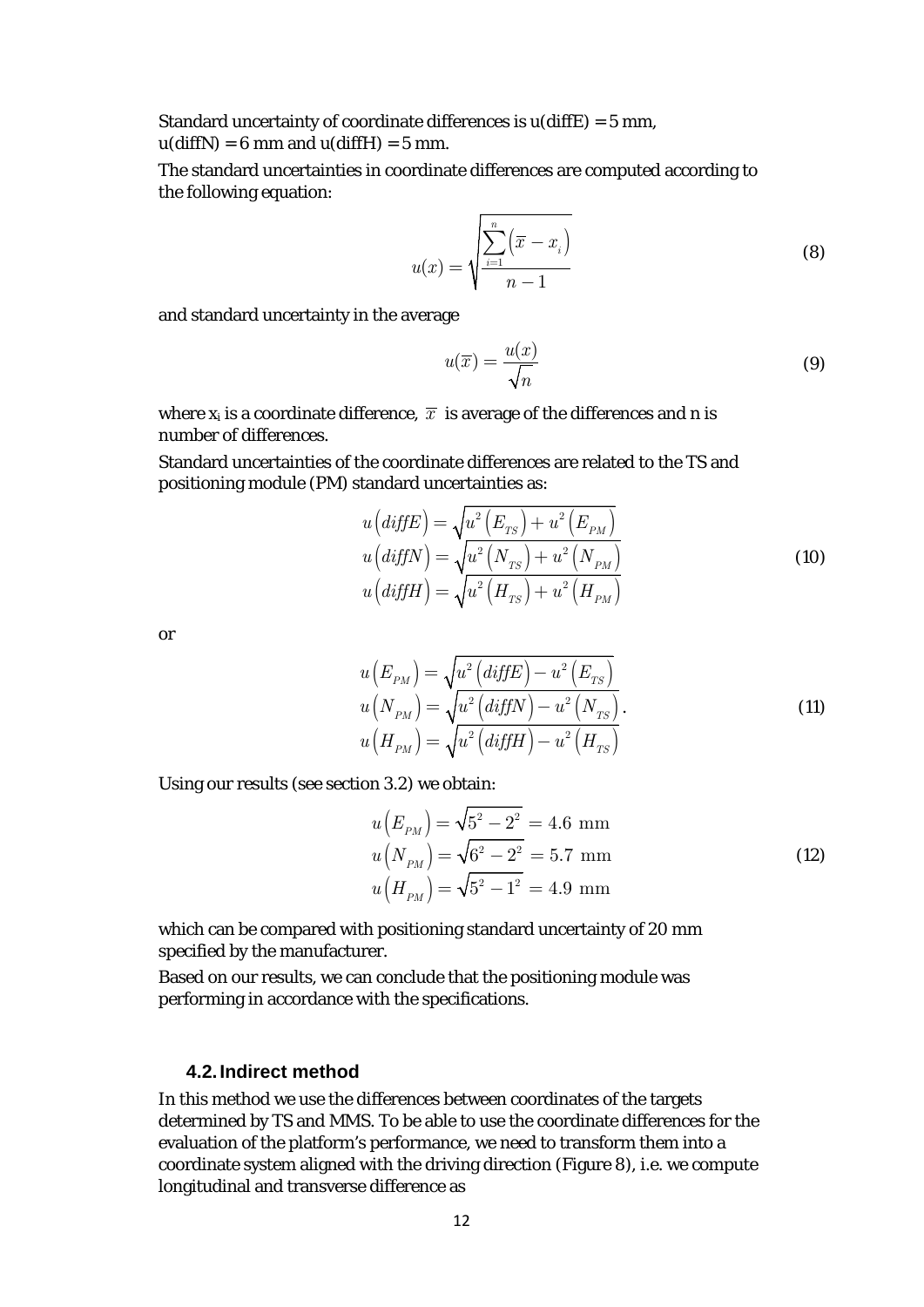$$
diffT = diff \sin \alpha
$$
  
diffL = diff \cos \alpha (13)

where

$$
diff = \sqrt{diffE^2 + diffN^2}
$$
  
\n
$$
\alpha = \varphi_r - \varphi_{diff}
$$
  
\n
$$
\varphi_{diff} = \arctan \frac{diffE}{diffN}
$$
\n(14)

 $\varphi$  = 110<sup>°</sup> is the bearing of the road.



<span id="page-15-0"></span>*Figure 8. Definition of longitudinal coordinate system.*

Since the targets are located at approximately the same height as the mobile platform, the standard uncertainties of the coordinate differences in longitudinal coordinate system can be expressed by the following simplified equations:

$$
u\left(diffL\right) = \sqrt{u^2 \left(GNSS - NE\right) + u^2(ident \_L) + u^2(sync)} + \left(du\left(heading\right)\right)^2
$$
  
\n
$$
u\left(diffT\right) = \sqrt{u^2 \left(GNSS - NE\right) + u^2\left(ident \_T\right) + u^2\left(dist\right)}
$$
  
\n
$$
u\left(diffH\right) = \sqrt{u^2 \left(GNSS - H\right) + u^2(ident \_H) + \left(du\left(roll + laser\right)\right)^2}
$$
\n(15)

where d is distance between the platform and the target, we consider a mean distance  $d = 7$  m.  $u(GNSS)$  is standard uncertainty in N, E and H coordinates determined by GNSS/INS, we consider mean values taken from Appendix 6:  $u(GNSS_N) = 3$  mm and  $u(GNSS_H) = 5$  mm.  $u(sync)$  is uncertainty in longitudinal position of the laser scanner due to uncertainty in synchronisation between positioning module and the laser scanner. We do not have any information about the synchronisation uncertainty so we consider an empirical value  $u(sync) = 1$  cm.  $u(ident L)$  and  $u(ident H)$  is standard uncertainty of target identification in longitudinal and vertical direction, which depends on the density of the point cloud. We consider  $u$ (ident\_L) = 1 cm and  $u$ (ident\_H) = 2 cm (see sectio[n 3.2\)](#page-9-0). u(ident\_T) is standard uncertainty of target identification in transversal direction, which depends on the number of scanned points on the target that were used to fit a planar patch. Based on the "fitting quality"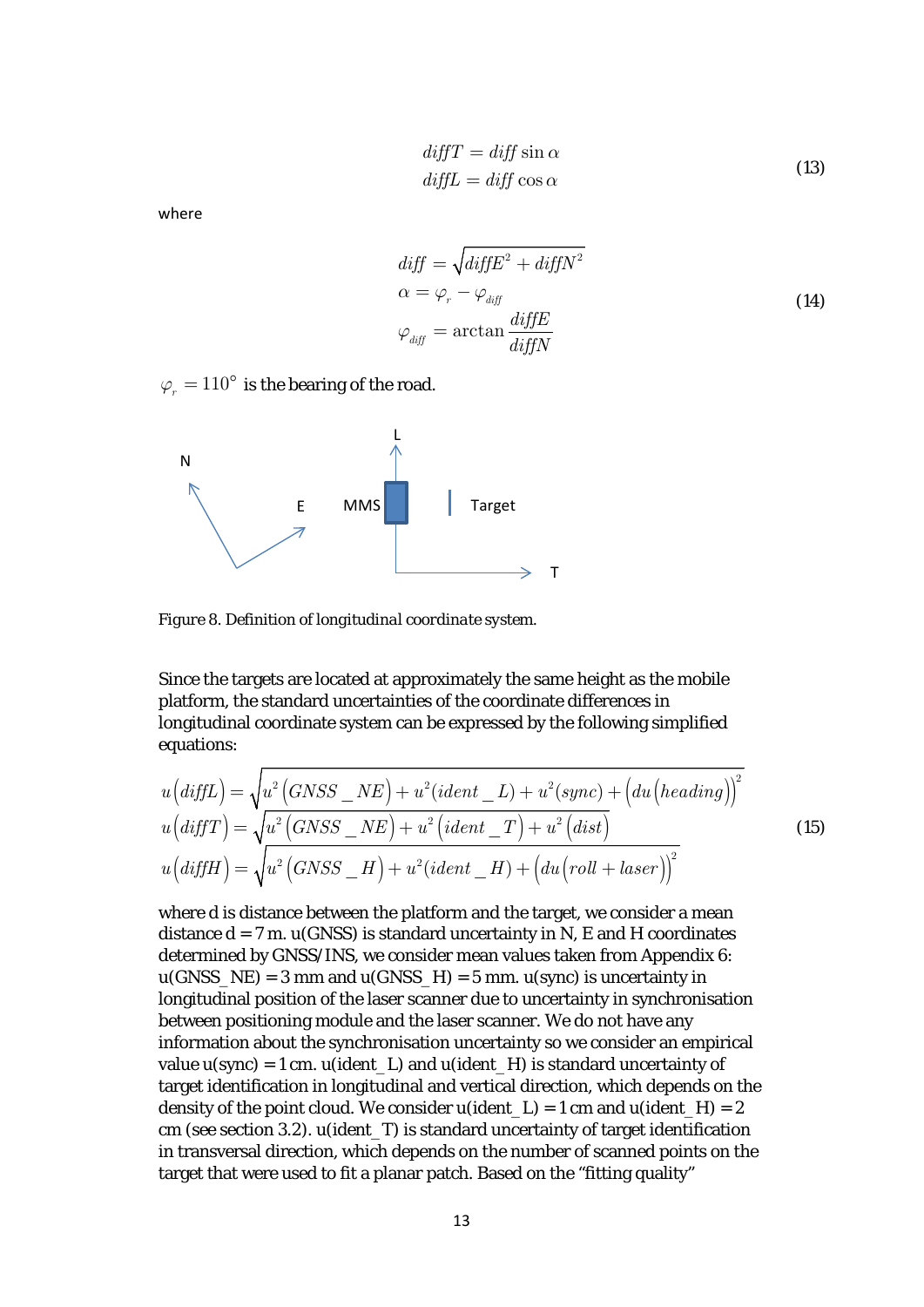descriptor obtained in Cyclone software when fitting the patches, we consider  $u(ident_T) = 3$  mm. Uncertainty in height determination is influenced both by laser scanner's angular precision as well as by the precision in roll determination. The scanner's angular precision is not stated explicitly in the specifications, but usually the laser scanner's angular precision is ca 10 times higher than the precision of roll, therefore we can state that u(roll+laser)  $\approx$ u(roll). By rearranging Equation (15) and using values  $u$ (diffL) = 0.023 m,  $u$ (diffT) = 0.005 m and  $u$ (diffH) = 0.008 m from Appendix 5 we get:

$$
u\left(heading\right) = \sqrt{0.023^2 - 0.003^2 - 0.01^2 - 0.01^2} / 7 = 0.15^{\circ}
$$
  
\n
$$
u\left(dist\right) = \sqrt{0.005^2 - 0.003^2 - 0.003^2} = 0.002 \text{ m}
$$
  
\n
$$
u\left(roll\right) = \sqrt{0.008^2 - 0.005^2} / 7 = 0.05^{\circ}
$$
 (16)

Please note that we set  $u(ident_H) = 0$ , when computing  $u(roll)$  to avoid negative number under square root, so  $u(roll) < 0.05^{\circ}$ .  $u(pitch)$  is not possible to determine with given experimental set up. To be able to evaluate even u(pitch), we would need to scan some targets at different heights.

Based on the results in Equation (16), we can conclude that the positioning module was performing in accordance with specifications.

### <span id="page-16-0"></span>5. Conclusions

The result of a test of positioning module should confirm or refute that the positioning module is performing in accordance with the specifications. The goal of this report was to evaluate two testing methods: direct and indirect. Both methods are capable to evaluate the performance of the positioning module, but both have advantages and disadvantages – see summary in [Table 2.](#page-17-0) The main advantage of the direct method is that it tests precision of all parameters (three coordinates and three orientation angles) directly, i.e. TS measurements are compared with the output of the positioning module. On the other hand, in the indirect method we are using the output from a mapping sensor – laser scanner, which introduces a number of factors influencing the results and often it is difficult to quantify this influence. In the indirect approach, the centre of the scanned targets must be identified; it is difficult to assign a standard uncertainty of this procedure since it can vary significantly depending on the size and material of the target and on its distance from the MMS. Another uncertain factor is the synchronisation between the positioning module and the laser scanner. Moreover, determined uncertainty in the orientation angles depends on the uncertainty in GNSS coordinates, which can vary significantly from place to place. The main disadvantage of the direct method is the time consumption and necessity of two or three operators. In our test measurements we used 3 TS, hence 3 operators, which provided a homogeneous geometry for whole trajectory. In principle, one TS would suffice, but then it would not be possible to identify eventual gross errors, therefore we recommend at least 2 total stations.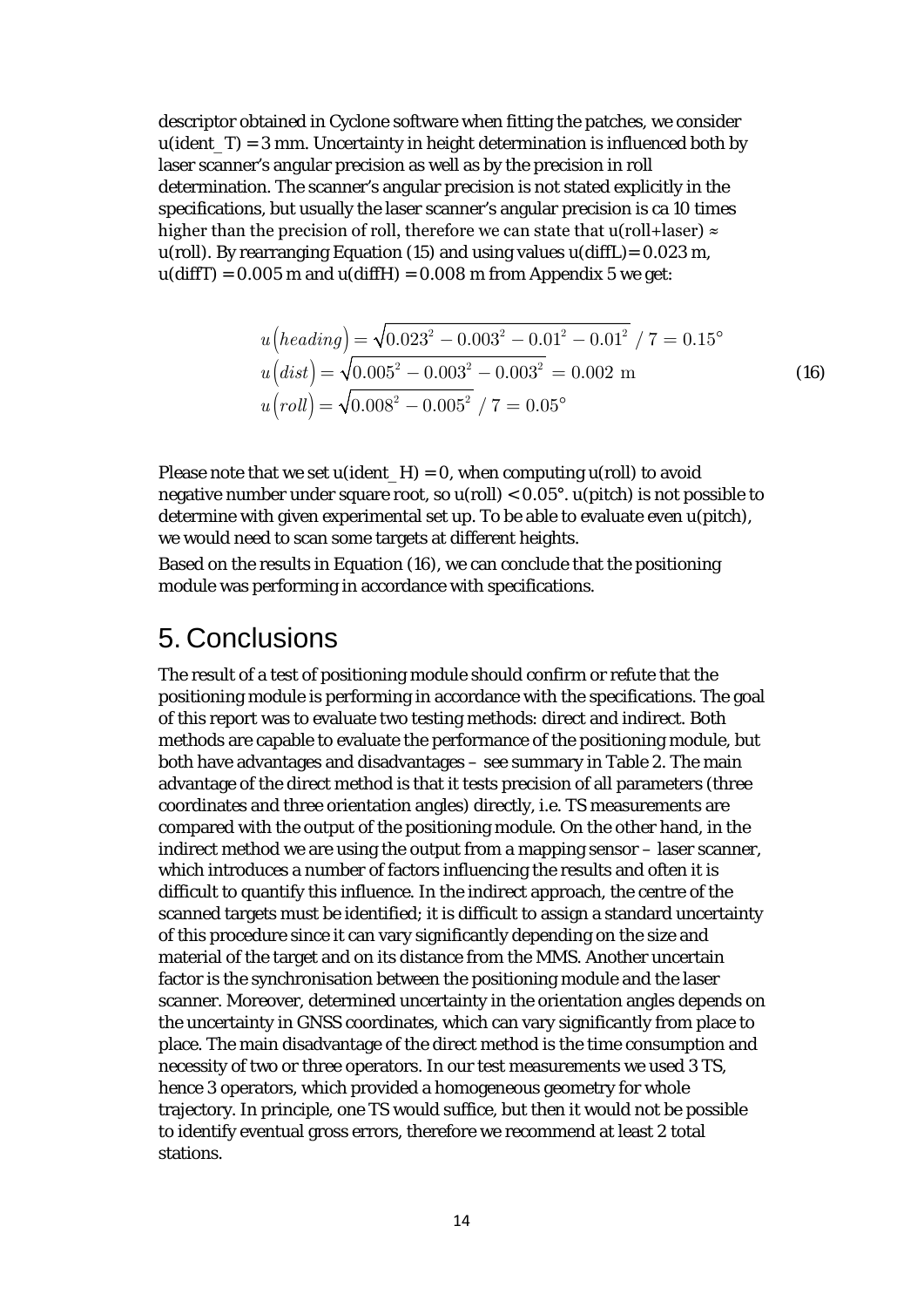| <b>Direct</b>                                                                                                                            | <b>Indirect</b>                                                                                                                                                                                             |
|------------------------------------------------------------------------------------------------------------------------------------------|-------------------------------------------------------------------------------------------------------------------------------------------------------------------------------------------------------------|
| More complicated and time<br>consuming procedure: necessary to<br>mount prisms onto the platform, 2 -3<br>operators for TS are required, | Simpler procedure: a fixed test field<br>can be re-used, no operators required                                                                                                                              |
| Tests all parameters: 3 coordinates<br>and 3 orientation angles                                                                          | Pitch is difficult to test: high/low<br>located targets are necessary                                                                                                                                       |
| <b>Tests all parameters directly</b>                                                                                                     | Mapping sensor is involved, which<br>introduces a number of effects that<br>influence the test results. Difficult to<br>assign an uncertainty for these effects<br>(synchronisation, target identification) |
| Car must stop when taking TS<br>measurements                                                                                             | Car drives continuously                                                                                                                                                                                     |
| Suitable for testing the positioning<br>module                                                                                           | Suitable for testing whole MMS                                                                                                                                                                              |

<span id="page-17-0"></span>*Table 2. Summary of main properties of the direct and indirect methods.*

The indirect method is much less time consuming, especially in the case when a test field is already established. Then the car just drives through the test field. This method is suitable for testing the overall performance of the MMS, but less suitable for testing the performance of the positioning module only.

An improvement of the direct method would be using the tracking function of TS, i.e. TS would measure the trajectory of the prism continuously, without necessity of stopping the car. According to our experience, this is not a viable method, since the TS could not track a chosen prism, if there were more visible prisms on the platform; the TS "jumped" between prisms more or less randomly. We also tried to cover all but one prism. In this case the TS could track the prism successfully, but one prism is not sufficient to determine the orientation angles. Moreover, it was not possible to establish synchronisation between TS and platform's observation.

We should point out that the conclusions drawn from the tests are valid for the particular conditions during the test measurements, which can be significantly different in the actual production environment.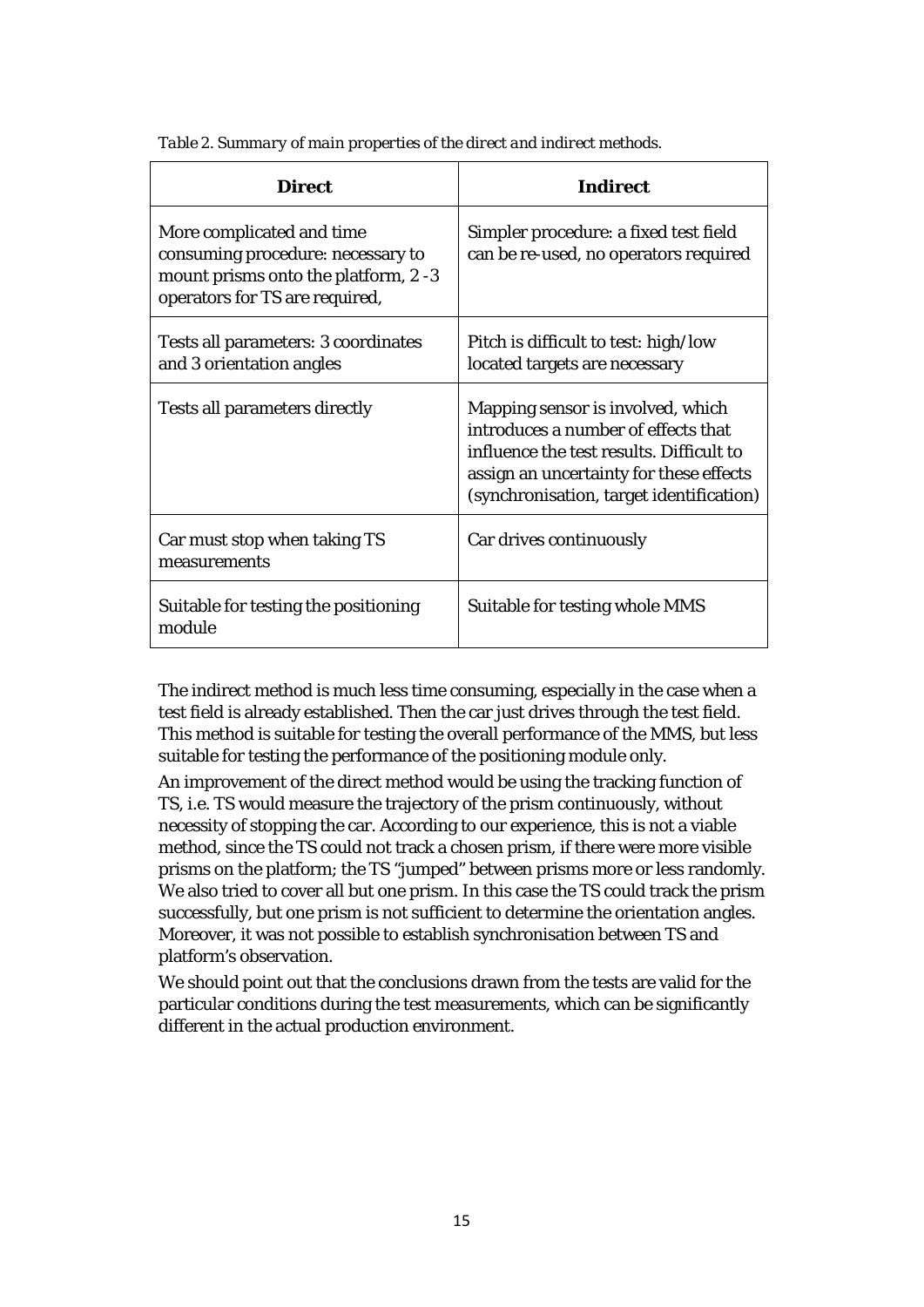### <span id="page-18-0"></span>6. References

Andersson, J. V. (2012). Underlag till metodbeskrivning RUFRIS, Trafikverket.

- International Organization for Standardization (2008). ISO/IEC Guide 98- 3:2008 "Uncertainty of Measurement -- Part 3: Guide to the Expression of Uncertainty in Measurement (GUM:1995)"
- Jansson, P. and M. Horemuž (2013). Methods for Accuracy Verification of Positioning Module, Rapport 2013:008, ISBN: 978-91-7467-452-1, Trafikverket.
- Skaloud, J. (2002) Direct Georeferencing in Aerial Photogrammetric Mapping, in Photogrammetric Engineering & Remote Sensing, p. 207-210.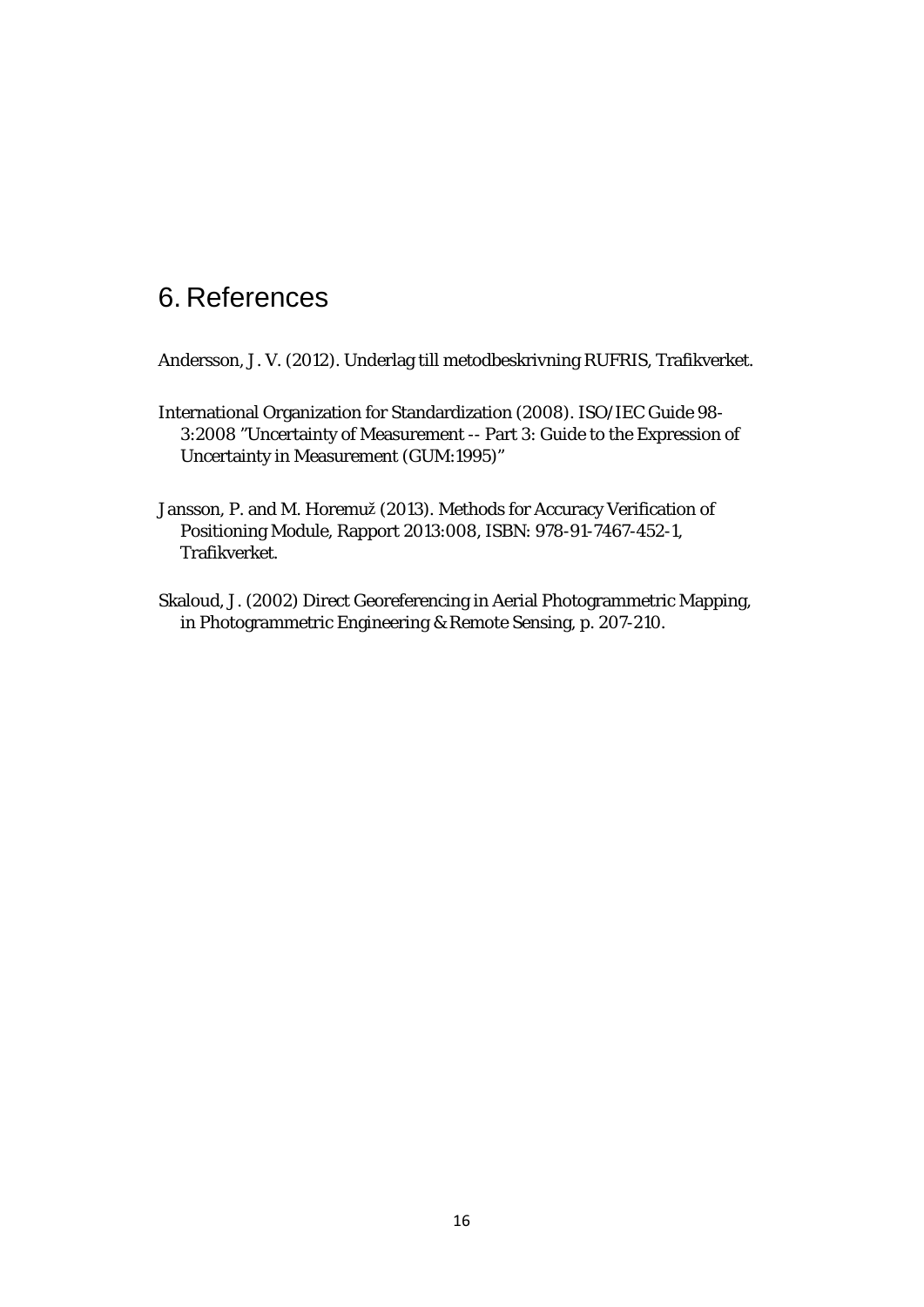t-frame coordinates obtained by transformation from n-frame to mean coordinates computed in step 1.

| Prism 1 |          | Prism <sub>2</sub> |          |                            |  |
|---------|----------|--------------------|----------|----------------------------|--|
|         | X        | y                  | z        | X<br>y<br>z                |  |
| k1s1p1  | $-0,398$ | 1,619              | 0,002    | 1,625<br>$-0,003$<br>1,181 |  |
| k1s2p1  | $-0,396$ | 1,620              | $-0,001$ | 1,179<br>1,625<br>0,000    |  |
| k1s3p1  | $-0,397$ | 1,617              | 0,000    | 1,181<br>1,625<br>$-0,001$ |  |
| k1s4p1  | $-0,397$ | 1,618              | 0,000    | 1,181<br>1,625<br>$-0,001$ |  |
| k1s5p1  | $-0,397$ | 1,618              | 0,001    | 1,181<br>1,625<br>$-0,001$ |  |
| k2s1p1  | $-0,397$ | 1,617              | 0,000    | 1,180<br>1,624<br>$-0,001$ |  |
| k2s2p1  | $-0,396$ | 1,619              | 0,000    | 1,179<br>1,624<br>$-0,001$ |  |
| k2s3p1  | -0,397   | 1,620              | 0,000    | $-0,002$<br>1,179<br>1,624 |  |
| k2s4p1  | $-0,397$ | 1,620              | 0,000    | 1,179<br>1,624<br>$-0,001$ |  |
| k2s5p1  | $-0,397$ | 1,619              | $-0,001$ | $-0,001$<br>1,180<br>1,625 |  |
| k3s1p1  | $-0,396$ | 1,619              | 0,001    | $-0,001$<br>1,179<br>1,623 |  |
| k3s2p1  | $-0,396$ | 1,619              | 0,000    | 1,179<br>1,625<br>$-0,001$ |  |
| k3s3p1  | $-0,397$ | 1,618              | 0,000    | 1,180<br>1,624<br>0,000    |  |
| k3s4p1  | $-0,396$ | 1,618              | 0,000    | 0,000<br>1,179<br>1,625    |  |
| k3s5p1  | $-0,397$ | 1,618              | 0,000    | 1,180<br>1,623<br>0,000    |  |
| k4s1p1  | $-0,397$ | 1,617              | 0,000    | 1,180<br>1,624<br>$-0,001$ |  |
| k4s2p1  | $-0,397$ | 1,618              | $-0,001$ | 0,000<br>1,180<br>1,624    |  |
| k4s3p1  | $-0,397$ | 1,618              | 0,000    | 1,181<br>1,626<br>$-0,002$ |  |
| k4s4p1  | $-0,398$ | 1,620              | 0,000    | 1,182<br>$-0,001$<br>1,625 |  |
| k4s5p1  | $-0,396$ | 1,618              | $-0,001$ | 1,180<br>1,626<br>$-0,001$ |  |
| k5s5p1  | $-0,396$ | 1,619              | 0,000    | 1,625<br>$-0,001$<br>1,179 |  |
| k5s2p1  | $-0,395$ | 1,620              | $-0,001$ | 1,178<br>1,625<br>0,000    |  |
| k5s3p1  | $-0,398$ | 1,618              | 0,000    | 1,181<br>0,000<br>1,623    |  |
| k5s4p1  | $-0,399$ | 1,618              | 0,000    | 0,000<br>1,182<br>1,624    |  |
| k5s5p1  | $-0,397$ | 1,618              | 0,001    | 1,181<br>$-0,001$<br>1,623 |  |
| k6s1p1  | $-0,397$ | 1,618              | 0,000    | 1,180<br>1,624<br>$-0,001$ |  |
| k6s2p1  | $-0,396$ | 1,618              | 0,000    | 1,180<br>1,625<br>$-0,001$ |  |
| k6s3p1  | $-0,397$ | 1,618              | 0,001    | 1,182<br>1,625<br>$-0,002$ |  |
| k6s4p1  | $-0,397$ | 1,619              | 0,000    | 1,180<br>1,624<br>$-0,001$ |  |
| k6s5p1  | $-0,397$ | 1,618              | $-0,001$ | 1,180<br>$-0,001$<br>1,626 |  |
|         |          | Prism <sub>3</sub> |          | Prism 4                    |  |

|        | x        | ν        | z        | x     | v        | z        |
|--------|----------|----------|----------|-------|----------|----------|
| k1s1p3 | $-0,002$ | 0.001    | $-0.003$ | 0,793 | 0,000    | 0,003    |
| k1s2p3 | $-0.001$ | 0.000    | 0.003    | 0.791 | 0.001    | $-0,001$ |
| k1s3p3 | 0,000    | $-0.001$ | 0.000    | 0.790 | $-0.001$ | $-0,001$ |
| k1s4p3 | 0,000    | $-0.001$ | 0.000    | 0,791 | 0.000    | 0,000    |
|        |          |          |          |       |          |          |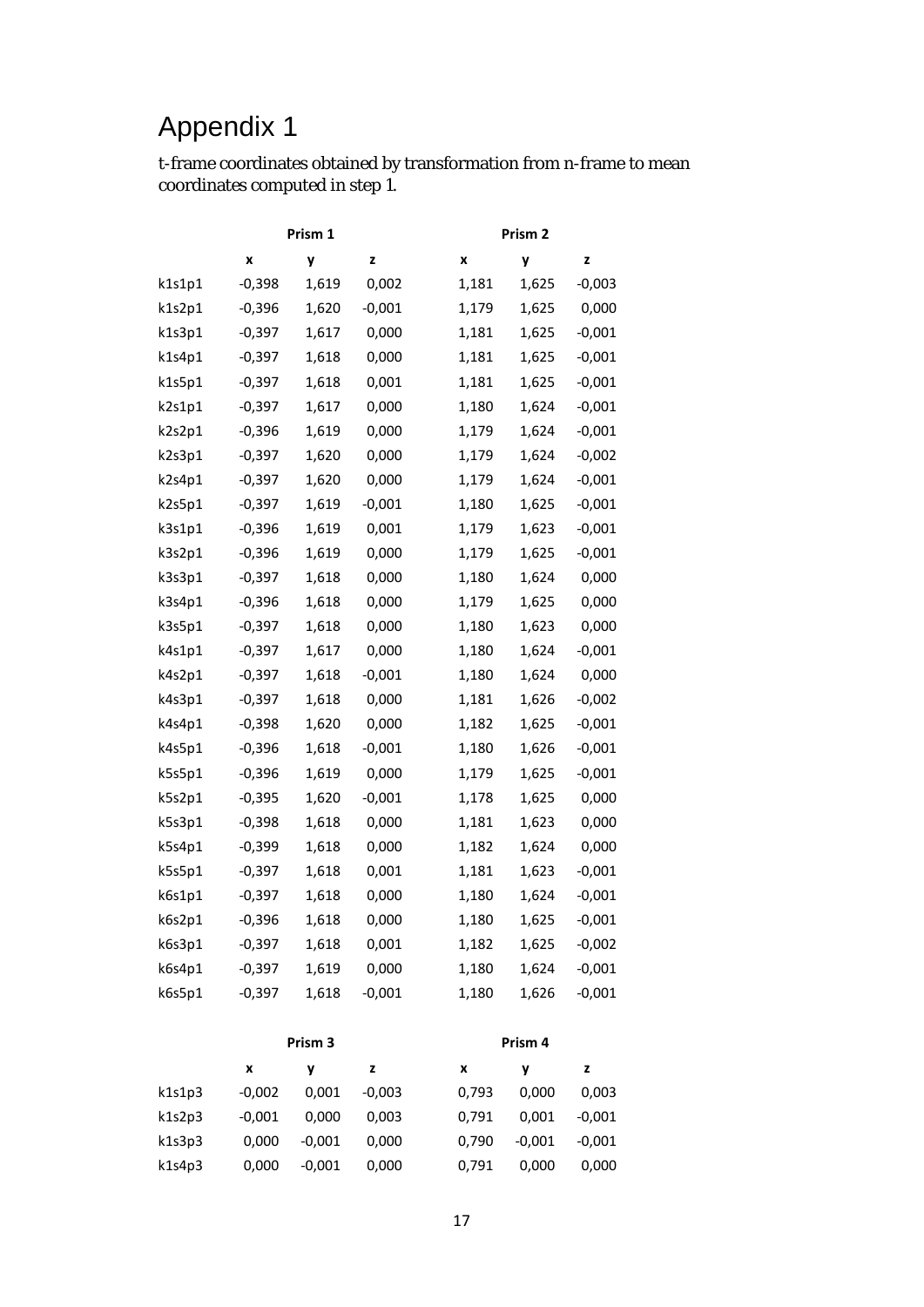| k1s5p3 | 0,000    | $-0,002$ | 0,000    | 0,792 | $-0,001$ | 0,000    |
|--------|----------|----------|----------|-------|----------|----------|
| k2s1p3 | $-0,002$ | 0,000    | 0,000    | 0,792 | $-0,001$ | $-0,001$ |
| k2s2p3 | 0,000    | 0,000    | 0,000    | 0,792 | $-0,001$ | 0,000    |
| k2s3p3 | 0,002    | 0,002    | $-0,001$ | 0,790 | 0,001    | 0,001    |
| k2s4p3 | $-0,001$ | 0,000    | 0,000    | 0,791 | 0,001    | 0,002    |
| k2s5p3 | $-0,001$ | 0,002    | 0,000    | 0,790 | 0,001    | 0,001    |
| k3s1p3 | 0,001    | 0,001    | 0,000    | 0,792 | 0,000    | 0,001    |
| k3s2p3 | 0,000    | 0,001    | $-0,001$ | 0,791 | $-0,001$ | 0,000    |
| k3s3p3 | 0,003    | 0,000    | 0,001    | 0,789 | 0,000    | 0,000    |
| k3s4p3 | $-0,001$ | $-0,001$ | 0,000    | 0,791 | $-0,001$ | $-0,001$ |
| k3s5p3 | $-0,001$ | $-0,002$ | 0,001    | 0,793 | $-0,001$ | $-0,001$ |
| k4s1p3 | $-0,001$ | 0,000    | 0,000    | 0,792 | 0,000    | 0,000    |
| k4s2p3 | $-0,002$ | 0,000    | 0,000    | 0,791 | 0,000    | 0,000    |
| k4s3p3 | $-0,002$ | 0,000    | $-0,002$ | 0,790 | 0,001    | 0,001    |
| k4s4p3 | 0,002    | $-0,001$ | 0,000    | 0,789 | 0,001    | 0,001    |
| k4s5p3 | 0,000    | 0,001    | 0,001    | 0,789 | 0,001    | $-0,001$ |
| k5s1p3 | 0,000    | 0,001    | 0,001    | 0,792 | $-0,001$ | $-0,001$ |
| k5s2p3 | 0,001    | 0,000    | 0,001    | 0,790 | 0,000    | $-0,001$ |
| k5s3p3 | 0,001    | $-0,001$ | 0,001    | 0,789 | 0,000    | $-0,001$ |
| k5s4p3 | 0,000    | $-0,001$ | 0,000    | 0,790 | 0,000    | 0,000    |
| k5s5p3 | 0,003    | $-0,001$ | 0,000    | 0,790 | 0,001    | 0,000    |
| k6s1p3 | 0,000    | 0,001    | $-0,001$ | 0,791 | $-0,001$ | $-0,001$ |
| k6s2p3 | 0,000    | 0,000    | 0,000    | 0,791 | $-0,001$ | $-0,001$ |
| k6s3p3 | $-0,002$ | 0,000    | $-0,002$ | 0,793 | 0,001    | 0,001    |
| k6s4p3 | 0,002    | 0,000    | 0,000    | 0,791 | 0,001    | $-0,001$ |
| k6s5p3 | $-0,001$ | 0,002    | 0,000    | 0,789 | $-0,001$ | 0,001    |

### **Prism 5**

|        | x     | <b>y</b> | $\mathbf{z}$ |
|--------|-------|----------|--------------|
| k1s1p5 | 0,289 | 0,438    | 0,287        |
| k1s2p5 | 0,291 | 0,438    | 0,285        |
| k1s3p5 | 0,289 | 0,443    | 0,286        |
| k1s4p5 | 0,290 | 0,442    | 0,286        |
| k1s5p5 | 0,288 | 0,443    | 0,286        |
| k2s1p5 | 0,290 | 0,443    | 0,287        |
| k2s2p5 | 0,290 | 0,441    | 0,286        |
| k2s3p5 | 0,290 | 0,436    | 0,287        |
| k2s4p5 | 0,293 | 0,439    | 0,284        |
| k2s5p5 | 0,292 | 0,437    | 0,286        |
| k3s1p5 | 0,289 | 0,440    | 0,285        |
| k3s2p5 | 0,290 | 0,440    | 0,288        |
| k3s3p5 | 0,290 | 0,442    | 0,285        |
| k3s4p5 | 0,291 | 0,442    | 0,286        |
| k3s5p5 | 0,289 | 0,445    | 0,285        |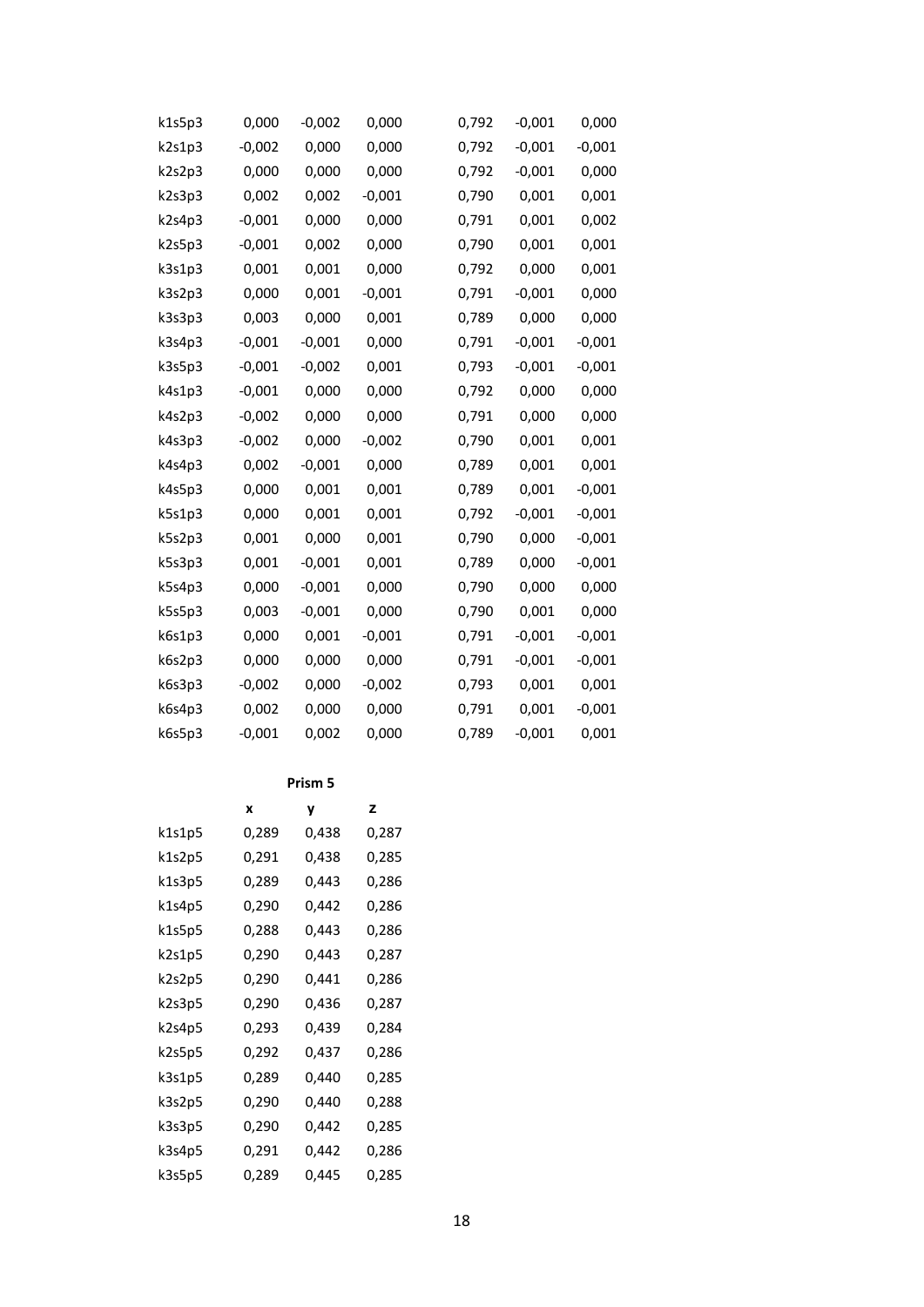| k4s1p5 | 0,290 | 0,442 | 0,286 |
|--------|-------|-------|-------|
| k4s2p5 | 0,292 | 0,441 | 0,286 |
| k4s3p5 | 0,291 | 0,439 | 0,288 |
| k4s4p5 | 0,290 | 0,439 | 0,285 |
| k4s5p5 | 0,292 | 0,438 | 0,287 |
| k5s1p5 | 0,290 | 0,440 | 0,286 |
| k5s2p5 | 0,291 | 0,439 | 0,286 |
| k5s3p5 | 0,291 | 0,443 | 0,285 |
| k5s4p5 | 0,292 | 0,443 | 0,286 |
| k5s5p5 | 0,287 | 0,443 | 0,286 |
| k6s1p5 | 0,291 | 0,441 | 0,287 |
| k6s2p5 | 0,290 | 0,441 | 0,287 |
| k6s3p5 | 0,289 | 0,439 | 0,288 |
| k6s4p5 | 0,289 | 0,439 | 0,288 |
| k6s5p5 | 0,293 | 0,438 | 0,286 |

### **Average values u(sample)**

|                | x |          |       |          |                | x |        |        |        |
|----------------|---|----------|-------|----------|----------------|---|--------|--------|--------|
| P1             |   | $-0,397$ | 1,618 | 0.000    | P1             |   | 0,0008 | 0,0008 | 0,0005 |
| P <sub>2</sub> |   | 1,180    | 1,624 | $-0.001$ | P <sub>2</sub> |   | 0,0010 | 0,0009 | 0,0007 |
| P <sub>3</sub> |   | 0,000    | 0.000 | 0.000    | P3             |   | 0,0013 | 0,0011 | 0,0011 |
| P <sub>4</sub> |   | 0,791    | 0.000 | 0.000    | P4             |   | 0,0013 | 0,0007 | 0,0010 |
| P <sub>5</sub> |   | 0,290    | 0.440 | 0,286    | P5             |   | 0,0014 | 0,0022 | 0,0011 |

### **u(average)**

|                | x |        | ٧ |        | z |        |
|----------------|---|--------|---|--------|---|--------|
| P1             |   | 0,0001 |   | 0,0002 |   | 0,0001 |
| P <sub>2</sub> |   | 0,0002 |   | 0,0002 |   | 0,0001 |
| P3             |   | 0,0002 |   | 0,0002 |   | 0,0002 |
| P4             |   | 0,0002 |   | 0,0001 |   | 0,0002 |
| Р5             |   | 0,0003 |   | 0,0004 |   | 0,0002 |

| x |        |        |        |
|---|--------|--------|--------|
|   | 0,0008 | 0,0008 | 0,0005 |
|   | 0,0010 | 0,0009 | 0,0007 |
|   | 0,0013 | 0,0011 | 0,0011 |
|   | 0,0013 | 0,0007 | 0,0010 |
|   | 0,0014 | 0,0022 | 0,0011 |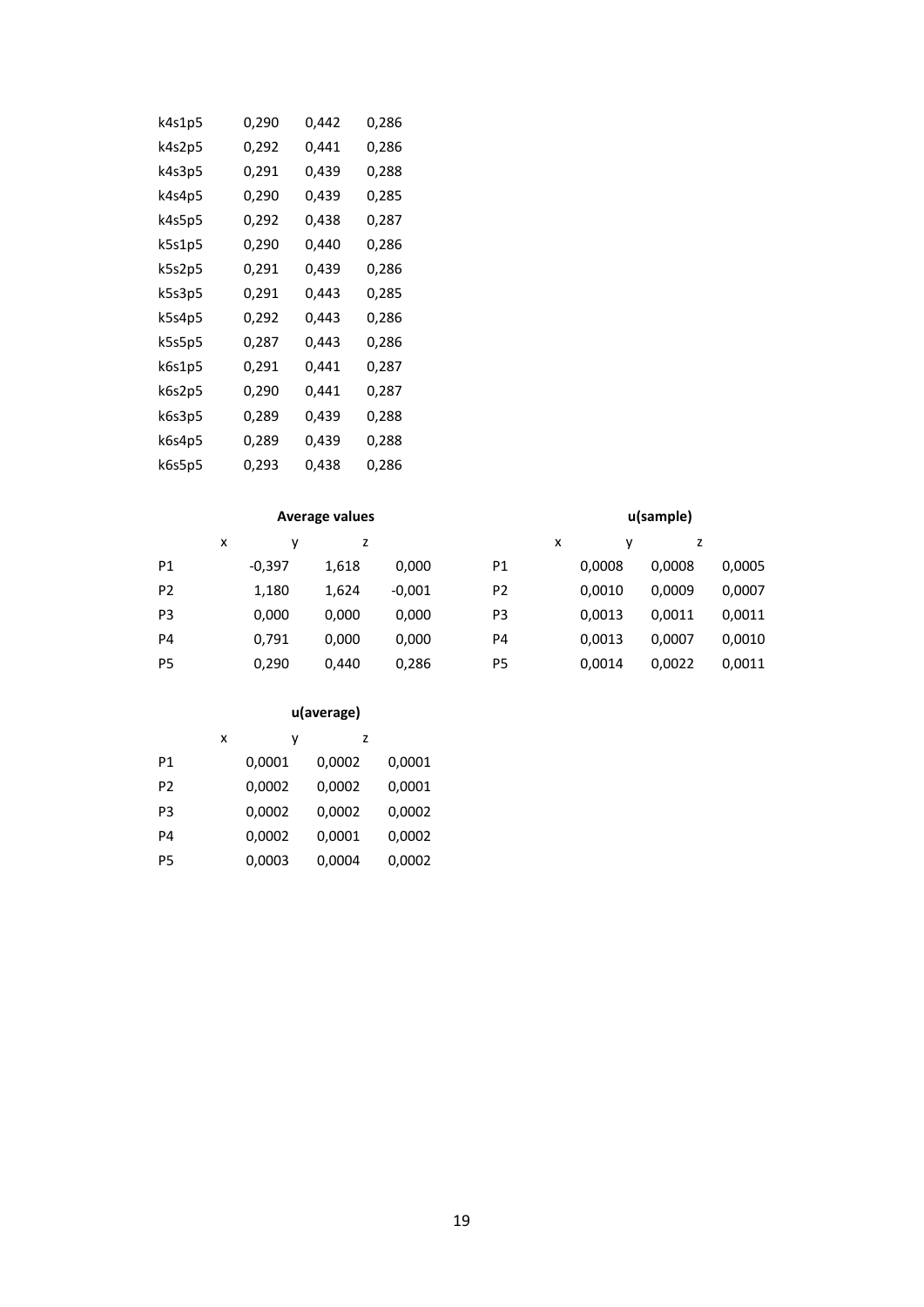### Orientation angles between n-and t-frame computed by TS measurements

|                |                |                  | roll_t    | pitch_t   | heading_t  | $u(roll_t)$ | $u(pitch_t)$ | u(heading_t) |
|----------------|----------------|------------------|-----------|-----------|------------|-------------|--------------|--------------|
| k1             | s1             | k1s1             | $-0,1164$ | $-5,1627$ | 109,3010   | 0,1046      | 0,0799       | 0,0645       |
| k1             | s2             | k1s2             | 1,2161    | $-6,1730$ | 109,9017   | 0,0692      | 0,0527       | 0,0426       |
| k1             | s3             | k1s3             | 0,0672    | $-4,6206$ | 110,4925   | 0,0602      | 0,0459       | 0,0371       |
| k1             | s4             | k1s4             | 0,0305    | $-1,7273$ | 110,5707   | 0,0409      | 0,0312       | 0,0252       |
| k1             | s5             | k1s5             | $-0,5181$ | 0,5319    | 110,4255   | 0,0588      | 0,0449       | 0,0362       |
| k <sub>2</sub> | s1             | k2s1             | 0,4793    | $-3,3222$ | $-69,1517$ | 0,0631      | 0,0481       | 0,0388       |
| k <sub>2</sub> | s2             | k <sub>2s2</sub> | 0,0181    | $-2,0080$ | $-69,0103$ | 0,0328      | 0,0250       | 0,0202       |
| k2             | s3             | k2s3             | 0,8932    | $-3,2332$ | $-69,7893$ | 0,0931      | 0,0709       | 0,0573       |
| k <sub>2</sub> | s4             | k2s4             | 0,3004    | $-7,0482$ | $-69,5242$ | 0,0734      | 0,0559       | 0,0452       |
| k <sub>2</sub> | s5             | k2s5             | 1,3706    | $-8,3551$ | $-69,9997$ | 0,0804      | 0,0613       | 0,0495       |
| k3             | s1             | k3s1             | 1,1771    | $-4,9661$ | 109,4521   | 0,0498      | 0,0379       | 0,0306       |
| k3             | s2             | k3s2             | 0,9227    | $-6,1232$ | 110,7807   | 0,0467      | 0,0356       | 0,0287       |
| k3             | s3             | k3s3             | 0,3198    | $-4,6062$ | 111,2303   | 0,0659      | 0,0502       | 0,0405       |
| k3             | s4             | k3s4             | 0,2406    | $-1,7846$ | 111,0139   | 0,0519      | 0,0395       | 0,0319       |
| k3             | s <sub>5</sub> | k3s5             | $-0,0481$ | 0,7753    | 109,3871   | 0,0875      | 0,0667       | 0,0539       |
| k4             | s1             | k4s1             | 1,9458    | $-3,4223$ | $-69,6999$ | 0,0283      | 0,0216       | 0,0174       |
| k4             | s2             | k4s2             | 0,6843    | $-2,3066$ | $-69,3055$ | 0,0474      | 0,0362       | 0,0292       |
| k4             | s3             | k4s3             | 1,2092    | $-3,4464$ | $-69,0068$ | 0,0643      | 0,0490       | 0,0396       |
| k4             | s4             | k4s4             | 0,8837    | $-6,9492$ | -68,8677   | 0,0620      | 0,0472       | 0,0381       |
| k4             | s5             | k4s5             | 2,1277    | $-8,4067$ | $-70,1231$ | 0,0645      | 0,0491       | 0,0397       |
| k5             | s1             | k5s1             | 1,1942    | $-5,2512$ | 109,7061   | 0,0500      | 0,0381       | 0,0307       |
| k5             | s2             | k5s2             | 1,2070    | $-6,3442$ | 110,2518   | 0,0563      | 0,0428       | 0,0346       |
| k5             | s3             | k5s3             | 0,3578    | $-4,7586$ | 110,6334   | 0,0787      | 0,0600       | 0,0485       |
| k5             | s4             | k5s4             | 1,6106    | $-1,9050$ | 109,9319   | 0,0748      | 0,0570       | 0,0460       |
| k5             | s <sub>5</sub> | k5s5             | 0,9684    | 0,3844    | 110,1513   | 0,0780      | 0,0595       | 0,0481       |
| k6             | s1             | k6s1             | 1,8771    | $-3,3025$ | $-69,3073$ | 0,0481      | 0,0367       | 0,0296       |
| k6             | s2             | k6s2             | 0,4768    | $-2,1754$ | $-69,6005$ | 0,0374      | 0,0285       | 0,0230       |
| k6             | s3             | k6s3             | 1,0651    | $-3,3519$ | $-69,9912$ | 0,0737      | 0,0563       | 0,0454       |
| k6             | s4             | k6s4             | 1,0334    | $-7,0393$ | $-69,3846$ | 0,0569      | 0,0433       | 0,0350       |
| k6             | s5             | k6s5             | 1,9048    | $-8,4528$ | $-71,0649$ | 0,0827      | 0,0630       | 0,0509       |
|                |                |                  |           |           |            |             |              |              |

Mean 0,0627 0,0478 0,0386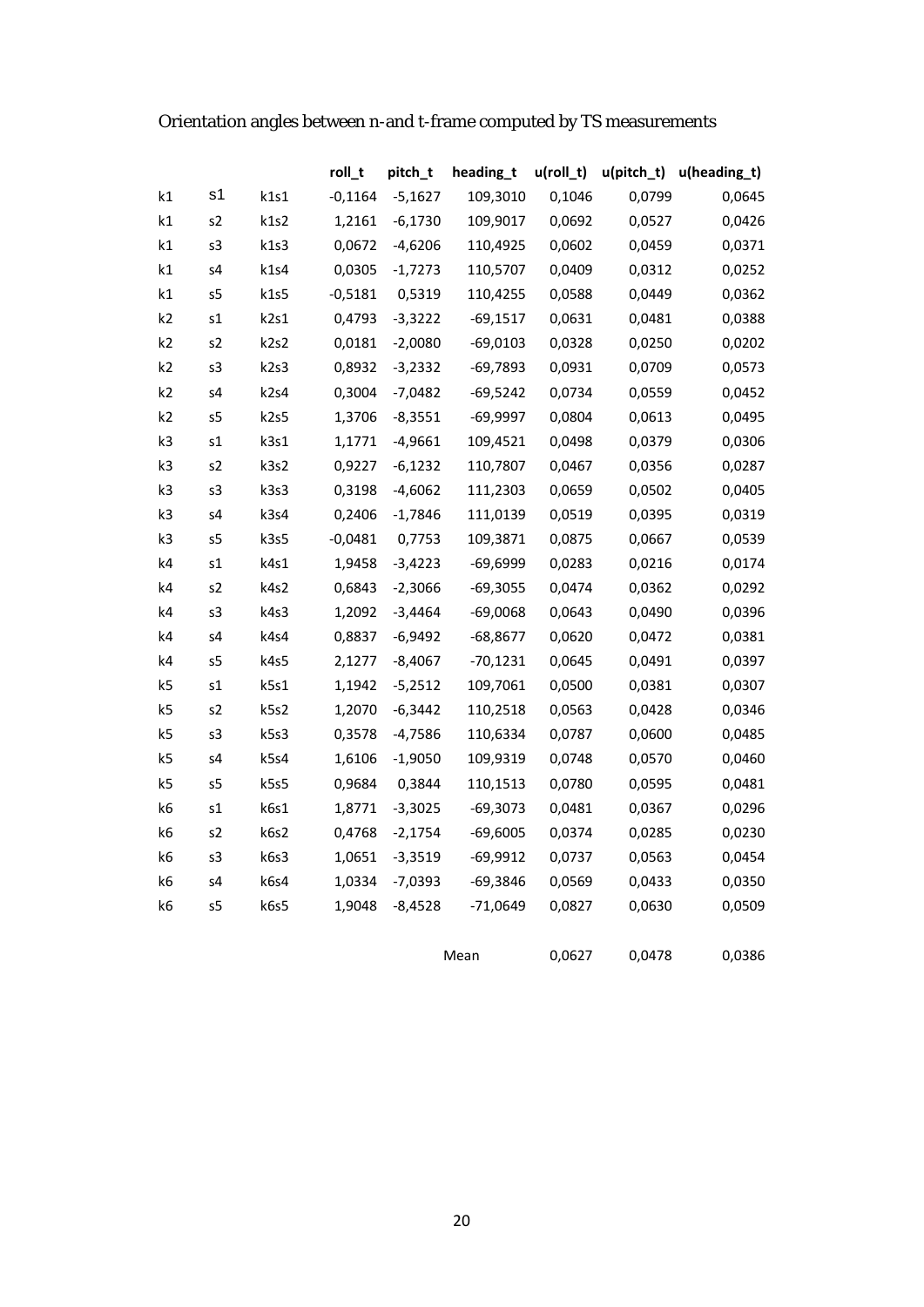Orientation angles between t-frame and n-frame  $(r_x, r_y, r_z)$ . Standard uncertainties in orientation angles are based on measurements from positioning module and total stations.

|            |          | <b>Orientation angles [deg]</b> |         |
|------------|----------|---------------------------------|---------|
|            | $r_{x}$  | r <sub>y</sub>                  | r,      |
| k1s1       | -0,396   | 3,337                           | 359,648 |
| k1s2       | -0,366   | 3,466                           | 359,729 |
| k1s3       | $-0,440$ | 3,443                           | 359,776 |
| k1s4       | -0,414   | 3,323                           | 359,624 |
| k1s5       | $-0,438$ | 3,367                           | 359,563 |
| k2s1       | -0,336   | 3,455                           | 359,762 |
| k2s2       | -0,393   | 3,387                           | 359,762 |
| k2s3       | -0,357   | 3,337                           | 359,822 |
| k2s4       | -0,192   | 3,660                           | 359,698 |
| k2s5       | -0,402   | 3,452                           | 359,627 |
| k3s1       | -0,349   | 3,363                           | 359,660 |
| k3s2       | $-0,268$ | 3,390                           | 359,760 |
| k3s3       | $-0,439$ | 3,405                           | 359,724 |
| k3s4       | $-0,349$ | 3,421                           | 359,700 |
| k3s5       | -0,369   | 3,397                           | 359,645 |
| k4s1       | -0,408   | 3,475                           | 359,707 |
| k4s2       | $-0,317$ | 3,461                           | 359,837 |
| k4s3       | -0,404   | 3,371                           | 359,526 |
| k4s4       | -0,438   | 3,404                           | 359,712 |
| k4s5       | -0,441   | 3,404                           | 359,461 |
| K5s1       | -0,356   | 3,485                           | 359,624 |
| k5s2       | -0,301   | 3,485                           | 359,713 |
| k5s3       | -0,343   | 3,386                           | 359,645 |
| k5s4       | $-0,414$ | 3,469                           | 359,731 |
| k5s5       | -0,411   | 3,414                           | 359,874 |
| k6s1       | -0,400   | 3,442                           | 359,684 |
| k6s2       | -0,420   | 3,370                           | 359,617 |
| k6s3       | $-0,373$ | 3,373                           | 359,708 |
| k6s4       | $-0,406$ | 3,409                           | 359,660 |
| k6s5       | $-0,515$ | 3,428                           | 359,485 |
|            |          |                                 |         |
| Average:   | $-0,382$ | 3,419                           | 359,683 |
| u(sample)  | 0,061    | 0,064                           | 0,095   |
| u(average) | 0,011    | 0,012                           | 0,017   |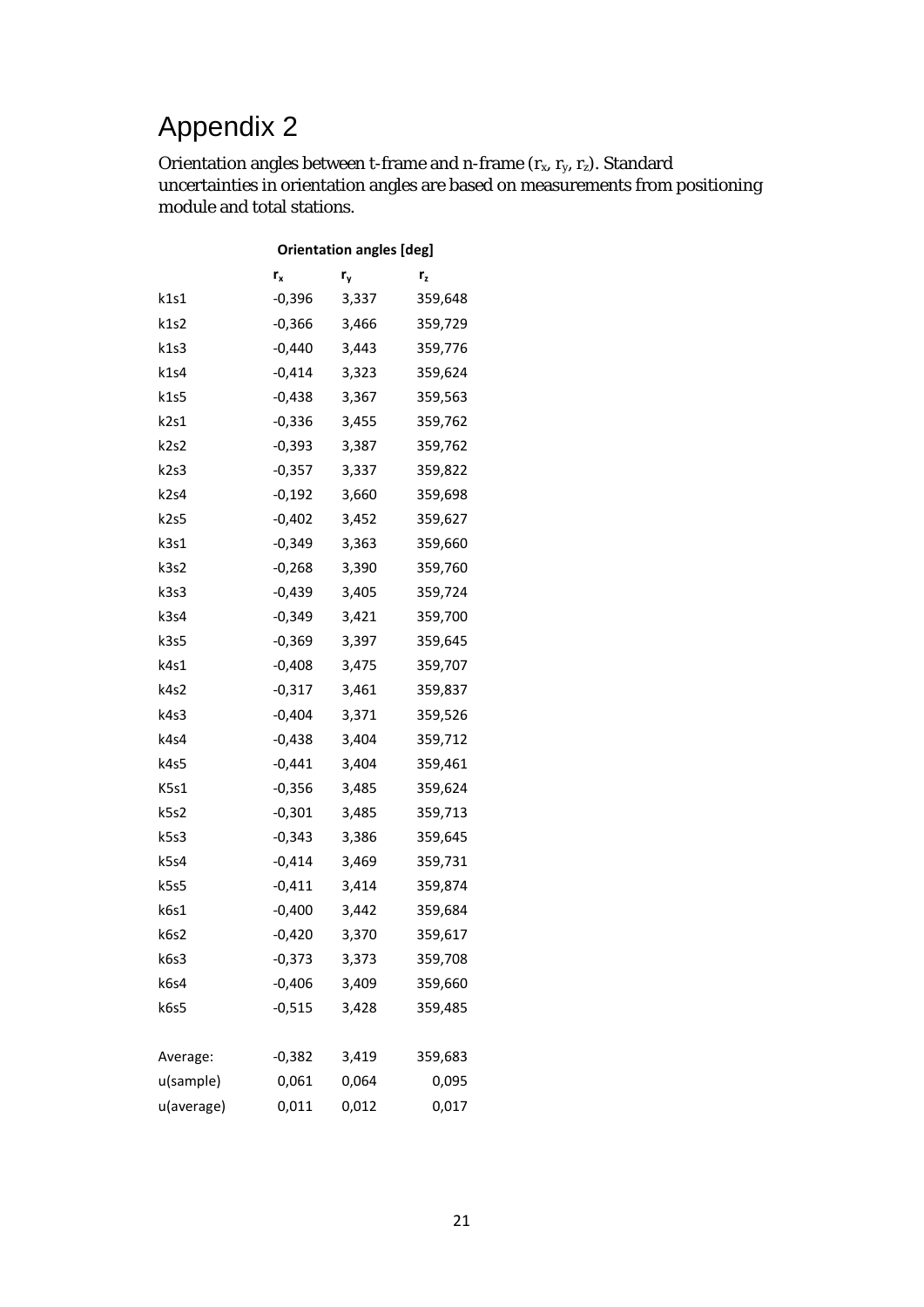Comparison of coordinates for prism no. 5 from positioning module and from total stations.

|                         | GPS/INS     |            |        | <b>Totalstation</b> |            |            |          |          |        |
|-------------------------|-------------|------------|--------|---------------------|------------|------------|----------|----------|--------|
| <b>Stop</b>             | N           | E          | Н      | N                   | E          | Н          | diff N   | diff E   | diff H |
| 1                       | 6580428,484 | 156165,549 | 11,389 | 6580428,485         | 156165,548 | 11,403     | 0,001    | $-0,001$ | 0,014  |
| 1                       | 6580426,916 | 156170,249 | 11,309 | 6580426,916         | 156170,240 | 11,322     | 0,000    | $-0,009$ | 0,013  |
| 1                       | 6580427,442 | 156165,648 | 11,380 | 6580427,439         | 156165,646 | 11,383     | $-0,003$ | $-0,002$ | 0,003  |
| 1                       | 6580427,926 | 156170,819 | 11,279 | 6580427,924         | 156170,812 | 11,295     | $-0,002$ | $-0,007$ | 0,016  |
| $\mathbf 1$             | 6580427,583 | 156165,670 | 11,369 | 6580427,580         | 156165,669 | 11,385     | $-0,003$ | $-0,001$ | 0,016  |
| $\mathbf{1}$            | 6580427,959 | 156170,378 | 11,289 | 6580427,959         | 156170,371 | 11,305     | 0,000    | $-0,007$ | 0,016  |
| $\overline{\mathbf{c}}$ | 6580400,210 | 156236,983 | 10,133 | 6580400,211         | 156236,982 | 10,141     | 0,001    | $-0,001$ | 0,008  |
| $\mathbf 2$             | 6580400,769 | 156241,261 | 10,027 | 6580400,769         | 156241,259 | 10,034     | 0,000    | $-0,002$ | 0,007  |
| $\overline{\mathbf{c}}$ | 6580401,104 | 156237,161 | 10,151 | 6580401,103         | 156237,160 | 10,164     | $-0,001$ | $-0,001$ | 0,013  |
| $\overline{c}$          | 6580401,047 | 156241,897 | 10,011 | 6580401,049         | 156241,892 | 10,017     | 0,002    | $-0,005$ | 0,006  |
| $\overline{c}$          | 6580400,748 | 156237,152 | 10,136 | 6580400,747         | 156237,150 | 10,152     | $-0,001$ | $-0,002$ | 0,016  |
| $\overline{c}$          | 6580400,707 | 156241,987 | 9,995  | 6580400,707         | 156241,980 | 10,014     | 0,000    | $-0,007$ | 0,019  |
| 3                       | 6580367,689 | 156325,831 | 8,116  | 6580367,684         | 156325,836 | 8,120      | $-0,005$ | 0,005    | 0,004  |
| 3                       | 6580366,805 | 156331,011 | 8,048  | 6580366,804         | 156331,016 | 8,058      | $-0,001$ | 0,005    | 0,010  |
| 3                       | 6580367,504 | 156325,836 | 8,102  | 6580367,503         | 156325,840 | 8,117      | $-0,001$ | 0,004    | 0,015  |
| 3                       | 6580366,944 | 156331,123 | 8,037  | 6580366,944         | 156331,123 | 8,053      | 0,000    | 0,000    | 0,016  |
| 3                       | 6580367,248 | 156326,475 | 8,100  | 6580367,241         | 156326,480 | 8,106      | $-0,007$ | 0,005    | 0,006  |
| 3                       | 6580366,807 | 156330,786 | 8,048  | 6580366,800         | 156330,785 | 8,059      | $-0,007$ | $-0,001$ | 0,011  |
| 4                       | 6580336,758 | 156405,737 | 8,180  | 6580336,759         | 156405,743 | 8,185      | 0,001    | 0,006    | 0,005  |
| 4                       | 6580336,110 | 156410,736 | 8,383  | 6580336,117         | 156410,734 | 8,393      | 0,007    | $-0,002$ | 0,010  |
| 4                       | 6580336,591 | 156405,879 | 8,186  | 6580336,594         | 156405,881 | 8,190      | 0,003    | 0,002    | 0,004  |
| 4                       | 6580336,481 | 156410,339 | 8,352  | 6580336,479         | 156410,342 | 8,362      | $-0,002$ | 0,003    | 0,010  |
| 4                       | 6580335,328 | 156405,569 | 8,179  | 6580335,325         | 156405,575 | 8,179      | $-0,003$ | 0,006    | 0,000  |
| 4                       | 6580336,578 | 156410,856 | 8,374  | 6580336,577         | 156410,854 | 8,382      | $-0,001$ | $-0,002$ | 0,008  |
| 5                       | 6580304,454 | 156494,554 | 13,298 | 6580304,455         | 156494,564 | 13,308     | 0,001    | 0,010    | 0,010  |
| 5                       | 6580303,586 | 156497,813 | 13,545 | 6580303,590         | 156497,815 | 13,554     | 0,004    | 0,002    | 0,009  |
| $\,$ 5 $\,$             | 6580304,326 | 156493,380 | 13,203 | 6580304,337         | 156493,392 | 13,217     | 0,011    | 0,012    | 0,014  |
| $\mathbf 5$             | 6580303,631 | 156498,458 | 13,576 | 6580303,636         | 156498,463 | 13,588     | 0,005    | 0,005    | 0,012  |
| $\mathbf 5$             | 6580303,867 | 156494,096 | 13,284 | 6580303,868         | 156494,109 | 13,286     | 0,001    | 0,013    | 0,002  |
| $\sqrt{5}$              | 6580303,708 | 156497,950 | 13,540 | 6580303,724         | 156497,954 | 13,553     | 0,016    | 0,004    | 0,013  |
|                         |             |            |        |                     |            | Average    | 0,001    | 0,001    | 0,010  |
|                         |             |            |        |                     |            | $u$ (diff) | 0,005    | 0,006    | 0,005  |
|                         |             |            |        |                     |            | u(average) | 0,001    | 0,001    | 0,001  |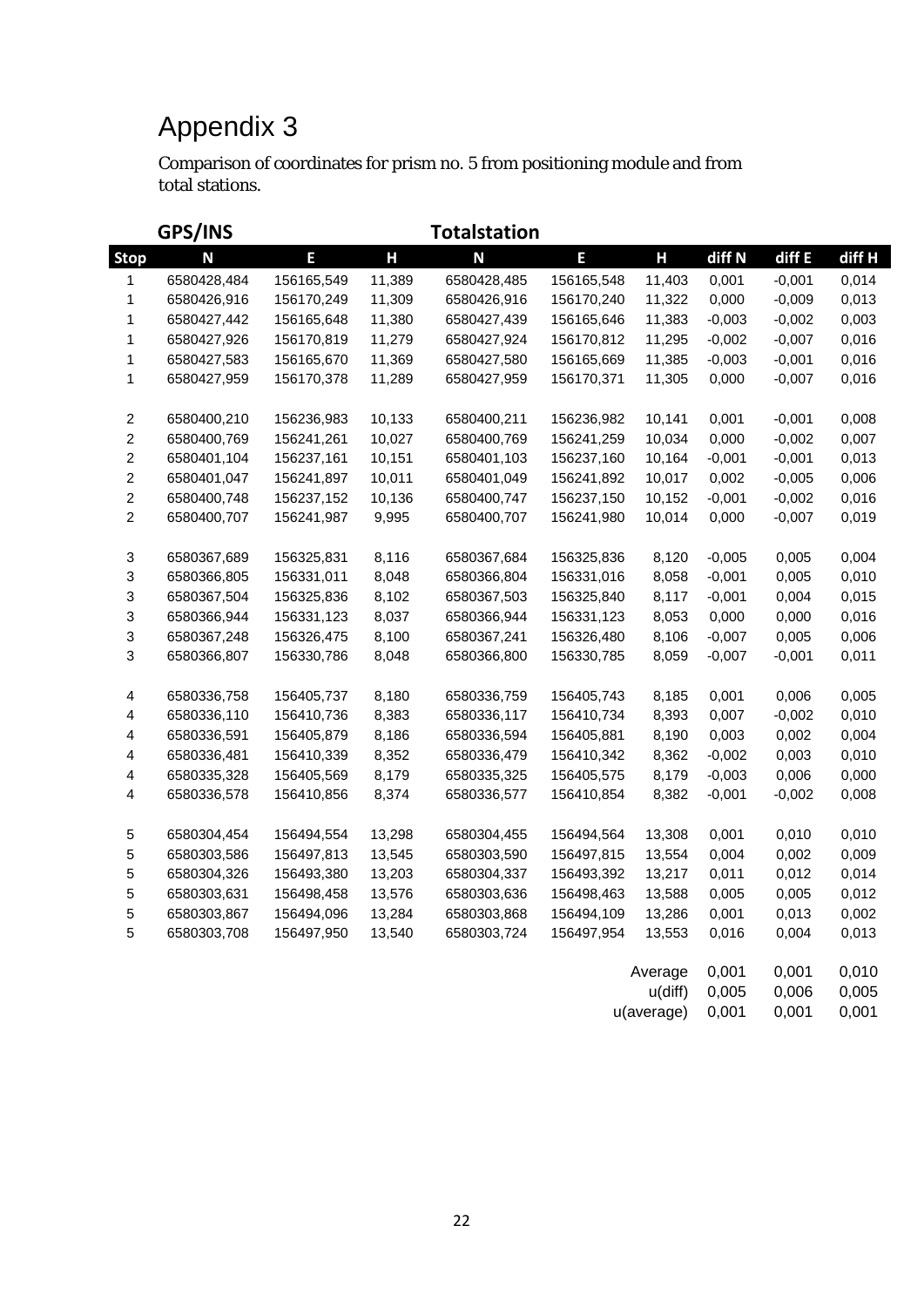Coordinates for the laser targets (MT1-8) estimated from the laser cloud (MMS)

| 6580410,287<br>MT <sub>1</sub><br>156194,041<br>9,703<br>$-0,015$<br>0,027<br>$-0,011$<br>6580410,270<br>9,682<br>0,002<br>$-0,016$<br>0,010<br>MT <sub>1</sub><br>156194,084<br>$-0,007$<br>9,700<br>$-0,001$<br>0,004<br>MT <sub>1</sub><br>6580410,273<br>156194,064<br>$-0,003$<br>0,021<br>0,004<br>MT <sub>1</sub><br>6580410,275<br>156194,048<br>9,688<br>$-0,027$<br>0,002<br>MT <sub>1</sub><br>6580410,259<br>156194,095<br>9,691<br>0,013<br>0,005<br>0,002<br>MT <sub>1</sub><br>6580410,267<br>156194,078<br>9,691<br>$-0,010$<br>6580410,272<br>156194,068<br>9,693<br>average:<br>u(sample):<br>0,009<br>0,008<br>0,009<br>0,021<br>0,008<br>0,021<br>0,004<br>0,003<br>u(average):<br>0,009<br>9,623<br>$-0,005$<br>0,004<br>$-0,007$<br>MT <sub>2</sub><br>6580423,201<br>156198,974<br>$-0,016$<br>$-0,003$<br>MT <sub>2</sub><br>6580423,191<br>156198,994<br>9,619<br>0,004<br>$-0,001$<br>9,617<br>$-0,007$<br>0,021<br>MT <sub>2</sub><br>6580423,203<br>156198,957<br>6580423,199<br>$-0,003$<br>0,017<br>$-0,014$<br>MT <sub>2</sub><br>156198,961<br>9,630<br>6580423,190<br>0,005<br>$-0,008$<br>0,012<br>MT <sub>2</sub><br>156198,986<br>9,603 | N | Е | Höjd | $mean-N_i$ | mean- $E_i$ | mean- $H_i$ |
|-----------------------------------------------------------------------------------------------------------------------------------------------------------------------------------------------------------------------------------------------------------------------------------------------------------------------------------------------------------------------------------------------------------------------------------------------------------------------------------------------------------------------------------------------------------------------------------------------------------------------------------------------------------------------------------------------------------------------------------------------------------------------------------------------------------------------------------------------------------------------------------------------------------------------------------------------------------------------------------------------------------------------------------------------------------------------------------------------------------------------------------------------------------------------------|---|---|------|------------|-------------|-------------|
|                                                                                                                                                                                                                                                                                                                                                                                                                                                                                                                                                                                                                                                                                                                                                                                                                                                                                                                                                                                                                                                                                                                                                                             |   |   |      |            |             |             |
|                                                                                                                                                                                                                                                                                                                                                                                                                                                                                                                                                                                                                                                                                                                                                                                                                                                                                                                                                                                                                                                                                                                                                                             |   |   |      |            |             |             |
|                                                                                                                                                                                                                                                                                                                                                                                                                                                                                                                                                                                                                                                                                                                                                                                                                                                                                                                                                                                                                                                                                                                                                                             |   |   |      |            |             |             |
|                                                                                                                                                                                                                                                                                                                                                                                                                                                                                                                                                                                                                                                                                                                                                                                                                                                                                                                                                                                                                                                                                                                                                                             |   |   |      |            |             |             |
|                                                                                                                                                                                                                                                                                                                                                                                                                                                                                                                                                                                                                                                                                                                                                                                                                                                                                                                                                                                                                                                                                                                                                                             |   |   |      |            |             |             |
|                                                                                                                                                                                                                                                                                                                                                                                                                                                                                                                                                                                                                                                                                                                                                                                                                                                                                                                                                                                                                                                                                                                                                                             |   |   |      |            |             |             |
|                                                                                                                                                                                                                                                                                                                                                                                                                                                                                                                                                                                                                                                                                                                                                                                                                                                                                                                                                                                                                                                                                                                                                                             |   |   |      |            |             |             |
|                                                                                                                                                                                                                                                                                                                                                                                                                                                                                                                                                                                                                                                                                                                                                                                                                                                                                                                                                                                                                                                                                                                                                                             |   |   |      |            |             |             |
|                                                                                                                                                                                                                                                                                                                                                                                                                                                                                                                                                                                                                                                                                                                                                                                                                                                                                                                                                                                                                                                                                                                                                                             |   |   |      |            |             |             |
|                                                                                                                                                                                                                                                                                                                                                                                                                                                                                                                                                                                                                                                                                                                                                                                                                                                                                                                                                                                                                                                                                                                                                                             |   |   |      |            |             |             |
|                                                                                                                                                                                                                                                                                                                                                                                                                                                                                                                                                                                                                                                                                                                                                                                                                                                                                                                                                                                                                                                                                                                                                                             |   |   |      |            |             |             |
|                                                                                                                                                                                                                                                                                                                                                                                                                                                                                                                                                                                                                                                                                                                                                                                                                                                                                                                                                                                                                                                                                                                                                                             |   |   |      |            |             |             |
|                                                                                                                                                                                                                                                                                                                                                                                                                                                                                                                                                                                                                                                                                                                                                                                                                                                                                                                                                                                                                                                                                                                                                                             |   |   |      |            |             |             |
|                                                                                                                                                                                                                                                                                                                                                                                                                                                                                                                                                                                                                                                                                                                                                                                                                                                                                                                                                                                                                                                                                                                                                                             |   |   |      |            |             |             |
|                                                                                                                                                                                                                                                                                                                                                                                                                                                                                                                                                                                                                                                                                                                                                                                                                                                                                                                                                                                                                                                                                                                                                                             |   |   |      |            |             |             |
| 0,014<br>MT <sub>2</sub><br>6580423,190<br>156198,995<br>9,602<br>0,005<br>$-0,018$                                                                                                                                                                                                                                                                                                                                                                                                                                                                                                                                                                                                                                                                                                                                                                                                                                                                                                                                                                                                                                                                                         |   |   |      |            |             |             |
| 6580423,196<br>156198,978<br>9,615<br>average:                                                                                                                                                                                                                                                                                                                                                                                                                                                                                                                                                                                                                                                                                                                                                                                                                                                                                                                                                                                                                                                                                                                              |   |   |      |            |             |             |
| 0,011<br>0,011<br>u(sample):<br>0,006<br>0,016<br>0,006<br>0,016                                                                                                                                                                                                                                                                                                                                                                                                                                                                                                                                                                                                                                                                                                                                                                                                                                                                                                                                                                                                                                                                                                            |   |   |      |            |             |             |
| 0,002<br>0,007<br>0,005<br>u(average):                                                                                                                                                                                                                                                                                                                                                                                                                                                                                                                                                                                                                                                                                                                                                                                                                                                                                                                                                                                                                                                                                                                                      |   |   |      |            |             |             |
| MT <sub>3</sub><br>6580377,364<br>156281,141<br>7,588<br>$-0,059$<br>$-0,005$<br>$-0,003$                                                                                                                                                                                                                                                                                                                                                                                                                                                                                                                                                                                                                                                                                                                                                                                                                                                                                                                                                                                                                                                                                   |   |   |      |            |             |             |
| 0,016<br>$-0,014$<br>$-0,011$<br>MT <sub>3</sub><br>6580377,289<br>156281,150<br>7,597                                                                                                                                                                                                                                                                                                                                                                                                                                                                                                                                                                                                                                                                                                                                                                                                                                                                                                                                                                                                                                                                                      |   |   |      |            |             |             |
| 0,008<br>0,028<br>0,008<br>MT <sub>3</sub><br>6580377,298<br>156281,107<br>7,578                                                                                                                                                                                                                                                                                                                                                                                                                                                                                                                                                                                                                                                                                                                                                                                                                                                                                                                                                                                                                                                                                            |   |   |      |            |             |             |
| 0,008<br>0,016<br>0,000<br>MT <sub>3</sub><br>6580377,298<br>156281,119<br>7,585                                                                                                                                                                                                                                                                                                                                                                                                                                                                                                                                                                                                                                                                                                                                                                                                                                                                                                                                                                                                                                                                                            |   |   |      |            |             |             |
| 0,019<br>$-0,020$<br>$-0,003$<br>MT <sub>3</sub><br>6580377,286<br>156281,155<br>7,588                                                                                                                                                                                                                                                                                                                                                                                                                                                                                                                                                                                                                                                                                                                                                                                                                                                                                                                                                                                                                                                                                      |   |   |      |            |             |             |
| MT <sub>3</sub><br>156281,141<br>7,577<br>$-0,005$<br>0,009<br>6580377,298<br>0,008                                                                                                                                                                                                                                                                                                                                                                                                                                                                                                                                                                                                                                                                                                                                                                                                                                                                                                                                                                                                                                                                                         |   |   |      |            |             |             |
| 6580377,305<br>156281,136<br>7,585<br>average:                                                                                                                                                                                                                                                                                                                                                                                                                                                                                                                                                                                                                                                                                                                                                                                                                                                                                                                                                                                                                                                                                                                              |   |   |      |            |             |             |
| 0,007<br>u(sample):<br>0,029<br>0,019<br>0,029<br>0,019<br>0,007                                                                                                                                                                                                                                                                                                                                                                                                                                                                                                                                                                                                                                                                                                                                                                                                                                                                                                                                                                                                                                                                                                            |   |   |      |            |             |             |
| 0,012<br>0,008<br>0,003<br>u(average):                                                                                                                                                                                                                                                                                                                                                                                                                                                                                                                                                                                                                                                                                                                                                                                                                                                                                                                                                                                                                                                                                                                                      |   |   |      |            |             |             |
| 0,002<br>MT4<br>6580390,515<br>156286,640<br>7,678<br>$-0,009$<br>$-0,006$                                                                                                                                                                                                                                                                                                                                                                                                                                                                                                                                                                                                                                                                                                                                                                                                                                                                                                                                                                                                                                                                                                  |   |   |      |            |             |             |
| MT4<br>6580390,510<br>7,660<br>$-0,004$<br>0,020<br>0,013<br>156286,622                                                                                                                                                                                                                                                                                                                                                                                                                                                                                                                                                                                                                                                                                                                                                                                                                                                                                                                                                                                                                                                                                                     |   |   |      |            |             |             |
| MT4<br>6580390,512<br>156286,618<br>7,678<br>$-0,006$<br>0,025<br>$-0,005$                                                                                                                                                                                                                                                                                                                                                                                                                                                                                                                                                                                                                                                                                                                                                                                                                                                                                                                                                                                                                                                                                                  |   |   |      |            |             |             |
| $-0,014$<br>MT4<br>6580390,502<br>156286,657<br>7,667<br>0,005<br>0,006                                                                                                                                                                                                                                                                                                                                                                                                                                                                                                                                                                                                                                                                                                                                                                                                                                                                                                                                                                                                                                                                                                     |   |   |      |            |             |             |
| 0,007<br>0,005<br>MT4<br>6580390,499<br>7,668<br>$-0,015$<br>156286,658                                                                                                                                                                                                                                                                                                                                                                                                                                                                                                                                                                                                                                                                                                                                                                                                                                                                                                                                                                                                                                                                                                     |   |   |      |            |             |             |
| 0,006<br>MT4<br>6580390,500<br>156286,659<br>7,684<br>$-0,017$<br>$-0,011$                                                                                                                                                                                                                                                                                                                                                                                                                                                                                                                                                                                                                                                                                                                                                                                                                                                                                                                                                                                                                                                                                                  |   |   |      |            |             |             |
| 6580390,506<br>156286,642<br>7,672<br>average:                                                                                                                                                                                                                                                                                                                                                                                                                                                                                                                                                                                                                                                                                                                                                                                                                                                                                                                                                                                                                                                                                                                              |   |   |      |            |             |             |
| 0,019<br>0,009<br>0,019<br>u(sample):<br>0,007<br>0,007<br>0,009                                                                                                                                                                                                                                                                                                                                                                                                                                                                                                                                                                                                                                                                                                                                                                                                                                                                                                                                                                                                                                                                                                            |   |   |      |            |             |             |
| 0,003<br>0,008<br>0,004<br>u(average):                                                                                                                                                                                                                                                                                                                                                                                                                                                                                                                                                                                                                                                                                                                                                                                                                                                                                                                                                                                                                                                                                                                                      |   |   |      |            |             |             |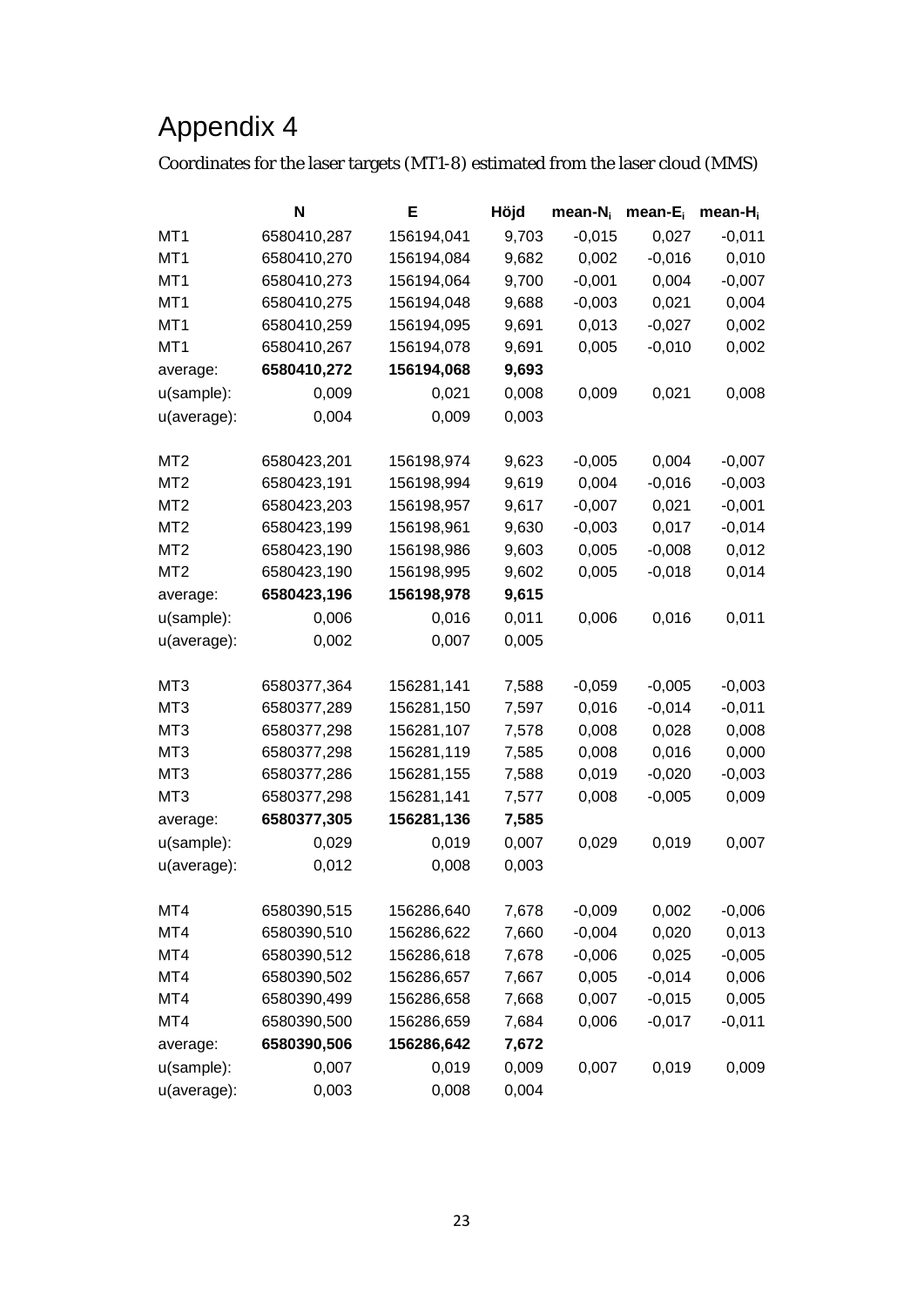| MT <sub>5</sub> | 6580345,913 | 156365,046 | 6,377 | $-0,003$ | 0,005    | $-0,019$ |
|-----------------|-------------|------------|-------|----------|----------|----------|
| MT5             | 6580345,911 | 156365,053 | 6,352 | $-0,001$ | $-0,002$ | 0,006    |
| MT <sub>5</sub> | 6580345,911 | 156365,043 | 6,343 | $-0,001$ | 0,008    | 0,015    |
| MT <sub>5</sub> | 6580345,921 | 156365,023 | 6,358 | $-0,011$ | 0,028    | 0,000    |
| MT <sub>5</sub> | 6580345,906 | 156365,061 | 6,361 | 0,004    | $-0,010$ | $-0,003$ |
| MT <sub>5</sub> | 6580345,899 | 156365,080 | 6,358 | 0,011    | $-0,029$ | 0,001    |
| average:        | 6580345,910 | 156365,051 | 6,358 |          |          |          |
| u(sample):      | 0,007       | 0,019      | 0,011 | 0,007    | 0,019    | 0,011    |
| u(average):     | 0,003       | 0,008      | 0,005 |          |          |          |
| MT <sub>6</sub> | 6580360,019 | 156369,707 | 6,459 | $-0,012$ | 0,029    | $-0,011$ |
| MT6             | 6580359,998 | 156369,761 | 6,446 | 0,009    | $-0,025$ | 0,003    |
| MT <sub>6</sub> | 6580360,010 | 156369,718 | 6,460 | $-0,003$ | 0,018    | $-0,012$ |
| MT6             | 6580360,011 | 156369,723 | 6,433 | $-0,004$ | 0,012    | 0,015    |
| MT <sub>6</sub> | 6580360,000 | 156369,758 | 6,444 | 0,007    | $-0,022$ | 0,004    |
| MT <sub>6</sub> | 6580360,004 | 156369,746 | 6,448 | 0,003    | $-0,011$ | 0,000    |
| average:        | 6580360,007 | 156369,735 | 6,448 |          |          |          |
| u(sample):      | 0,008       | 0,023      | 0,010 | 0,008    | 0,023    | 0,010    |
| u(average):     | 0,003       | 0,009      | 0,004 |          |          |          |
| MT7             | 6580313,418 | 156451,833 | 8,813 | $-0,002$ | 0,009    | 0,004    |
| MT7             | 6580313,412 | 156451,861 | 8,810 | 0,004    | $-0,019$ | 0,006    |
| MT7             | 6580313,427 | 156451,814 | 8,828 | $-0,011$ | 0,028    | $-0,011$ |
| MT7             | 6580313,411 | 156451,863 | 8,819 | 0,005    | $-0,021$ | $-0,003$ |
| MT7             | 6580313,414 | 156451,859 | 8,819 | 0,002    | $-0,017$ | $-0,003$ |
| MT7             | 6580313,414 | 156451,823 | 8,810 | 0,002    | 0,019    | 0,007    |
| average:        | 6580313,416 | 156451,842 | 8,817 |          |          |          |
| u(sample):      | 0,006       | 0,021      | 0,007 | 0,006    | 0,021    | 0,007    |
| u(average):     | 0,002       | 0,009      | 0,003 |          |          |          |
| MT <sub>8</sub> | 6580324,596 | 156455,475 | 9,203 | $-0,008$ | 0,027    | $-0,003$ |
| MT8             | 6580324,589 | 156455,509 | 9,199 | $-0,001$ | $-0,008$ | 0,001    |
| MT8             | 6580324,584 | 156455,485 | 9,197 | 0,004    | 0,016    | 0,003    |
| MT8             | 6580324,586 | 156455,507 | 9,203 | 0,002    | $-0,005$ | $-0,003$ |
| MT8             | 6580324,581 | 156455,524 | 9,201 | 0,007    | $-0,022$ | 0,000    |
| MT8             | 6580324,591 | 156455,510 | 9,198 | $-0,003$ | $-0,008$ | 0,002    |
| average:        | 6580324,588 | 156455,502 | 9,200 |          |          |          |
| u(sample):      | 0,006       | 0,018      | 0,002 | 0,006    | 0,018    | 0,002    |
| u(average):     |             |            |       |          |          |          |

#### where:

| average    | - the average of the sample                         |
|------------|-----------------------------------------------------|
| u(sample)  | - standard uncertainty of unit weight of the sample |
| u(average) | - standard uncertainty of the average               |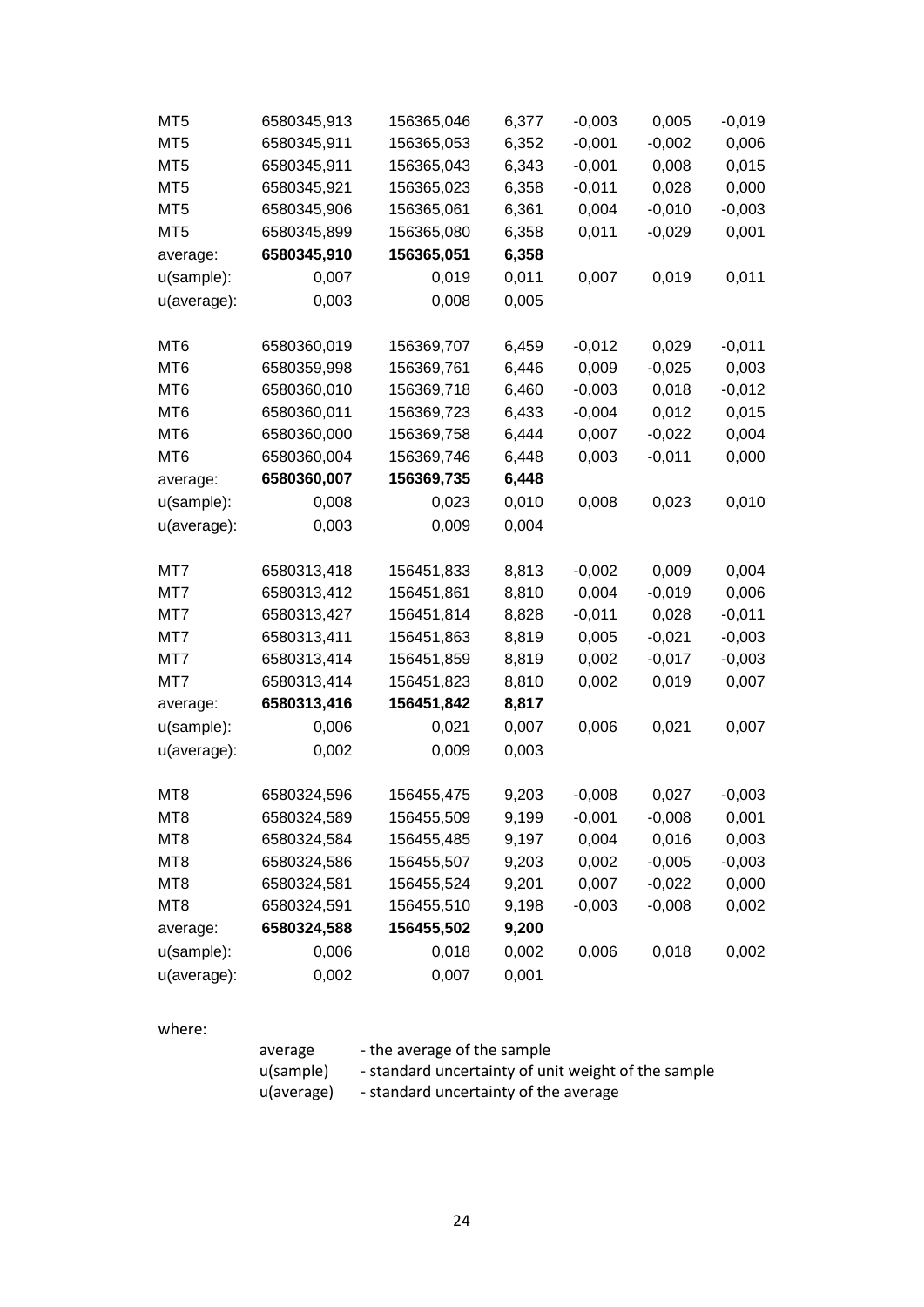Comparison of coordinates for laser targets from positioning module and from total stations.

|                 | diff N   | diff E   | fi_d     | diff  | diffT    | diffL    | diffH    |
|-----------------|----------|----------|----------|-------|----------|----------|----------|
| MT1             | $-0,015$ | 0,014    | 2,381    | 0,020 | $-0,009$ | 0,018    | $-0,006$ |
| MT <sub>1</sub> | 0,002    | $-0,029$ | $-1,507$ | 0,029 | $-0,008$ | $-0,028$ | 0,015    |
| MT <sub>1</sub> | $-0,001$ | $-0,009$ | $-1,647$ | 0,009 | $-0,004$ | $-0,008$ | $-0,003$ |
| MT1             | $-0,003$ | 0,007    | 1,978    | 0,008 | 0,000    | 0,008    | 0,009    |
| MT1             | 0,013    | $-0,040$ | $-1,266$ | 0,042 | $-0,002$ | $-0,042$ | 0,006    |
| MT <sub>1</sub> | 0,005    | $-0,023$ | $-1,374$ | 0,024 | $-0,004$ | $-0,024$ | 0,006    |
| MT2             | $-0,008$ | 0,014    | 2,067    | 0,016 | $-0,002$ | 0,016    | $-0,008$ |
| MT <sub>2</sub> | 0,002    | $-0,006$ | $-1,248$ | 0,006 | 0,000    | $-0,006$ | $-0,004$ |
| MT <sub>2</sub> | $-0,010$ | 0,031    | 1,872    | 0,032 | 0,002    | 0,032    | $-0,002$ |
| MT <sub>2</sub> | $-0,006$ | 0,027    | 1,776    | 0,027 | 0,004    | 0,027    | $-0,015$ |
| MT <sub>2</sub> | 0,003    | 0,002    | 0,626    | 0,003 | 0,003    | 0,001    | 0,012    |
| MT <sub>2</sub> | 0,003    | $-0,007$ | $-1,222$ | 0,008 | 0,000    | $-0,008$ | 0,013    |
| MT3             | $-0,058$ | $-0,022$ | $-2,779$ | 0,062 |          |          |          |
| MT3             | 0,017    | $-0,031$ | $-1,075$ | 0,035 | 0,005    | $-0,034$ | $-0,012$ |
| MT3             | 0,008    | 0,012    | 0,959    | 0,014 | 0,012    | 0,008    | 0,007    |
| MT3             | 0,008    | 0,000    | $-0,048$ | 0,008 | 0,008    | $-0,003$ | 0,000    |
| MT <sub>3</sub> | 0,020    | $-0,036$ | $-1,068$ | 0,042 | 0,006    | $-0,041$ | $-0,003$ |
| MT3             | 0,008    | $-0,022$ | $-1,201$ | 0,023 | 0,000    | $-0,023$ | 0,008    |
| MT4             | $-0,009$ | 0,003    | 2,829    | 0,010 | $-0,008$ | 0,006    | $-0,006$ |
| MT4             | $-0,004$ | 0,021    | 1,749    | 0,021 | 0,004    | 0,021    | 0,012    |
| MT4             | $-0,006$ | 0,025    | 1,793    | 0,026 | 0,003    | 0,026    | $-0,006$ |
| MT4             | 0,004    | $-0,014$ | $-1,254$ | 0,014 | 0,000    | $-0,014$ | 0,005    |
| MT4             | 0,007    | $-0,015$ | $-1,110$ | 0,016 | 0,002    | $-0,016$ | 0,004    |
| MT4             | 0,006    | $-0,016$ | $-1,212$ | 0,017 | 0,000    | $-0,017$ | $-0,012$ |
| MT <sub>5</sub> | 0,002    | $-0,004$ | $-1,081$ | 0,005 | 0,001    | $-0,005$ | $-0,019$ |
| MT <sub>5</sub> | 0,004    | $-0,011$ | $-1,207$ | 0,012 | 0,000    | $-0,012$ | 0,006    |
| MT <sub>5</sub> | 0,004    | $-0,001$ | $-0,165$ | 0,004 | 0,004    | $-0,002$ | 0,015    |
| MT <sub>5</sub> | $-0,006$ | 0,019    | 1,869    | 0,020 | 0,001    | 0,020    | 0,000    |
| MT <sub>5</sub> | 0,009    | $-0,019$ | $-1,117$ | 0,021 | 0,002    | $-0,021$ | $-0,003$ |
| MT <sub>5</sub> | 0,016    | $-0,038$ | $-1,172$ | 0,041 | 0,002    | $-0,041$ | 0,000    |
| MT <sub>6</sub> | $-0,013$ | 0,042    | 1,871    | 0,044 | 0,002    | 0,044    | $-0,011$ |
| MT <sub>6</sub> | 0,008    | $-0,012$ | $-0,974$ | 0,014 | 0,003    | $-0,014$ | 0,002    |
| MT <sub>6</sub> | $-0,004$ | 0,031    | 1,703    | 0,032 | 0,007    | 0,031    | $-0,012$ |
| MT <sub>6</sub> | $-0,005$ | 0,026    | 1,744    | 0,026 | 0,005    | 0,026    | 0,015    |
| MT <sub>6</sub> | 0,006    | $-0,009$ | $-0,929$ | 0,011 | 0,003    | $-0,010$ | 0,004    |
| MT <sub>6</sub> | 0,002    | 0,003    | 0,949    | 0,003 | 0,003    | 0,002    | 0,000    |
| MT7             | 0,002    | $-0,001$ | $-0,683$ | 0,002 | 0,001    | $-0,002$ | 0,004    |
| MT7             | 0,008    | $-0,029$ | $-1,313$ | 0,030 | $-0,003$ | $-0,030$ | 0,007    |
| MT7             | $-0,007$ | 0,018    | 1,971    | 0,019 | $-0,001$ | 0,019    | $-0,011$ |
| MT7             | 0,009    | $-0,031$ | $-1,290$ | 0,033 | $-0,002$ | $-0,032$ | $-0,002$ |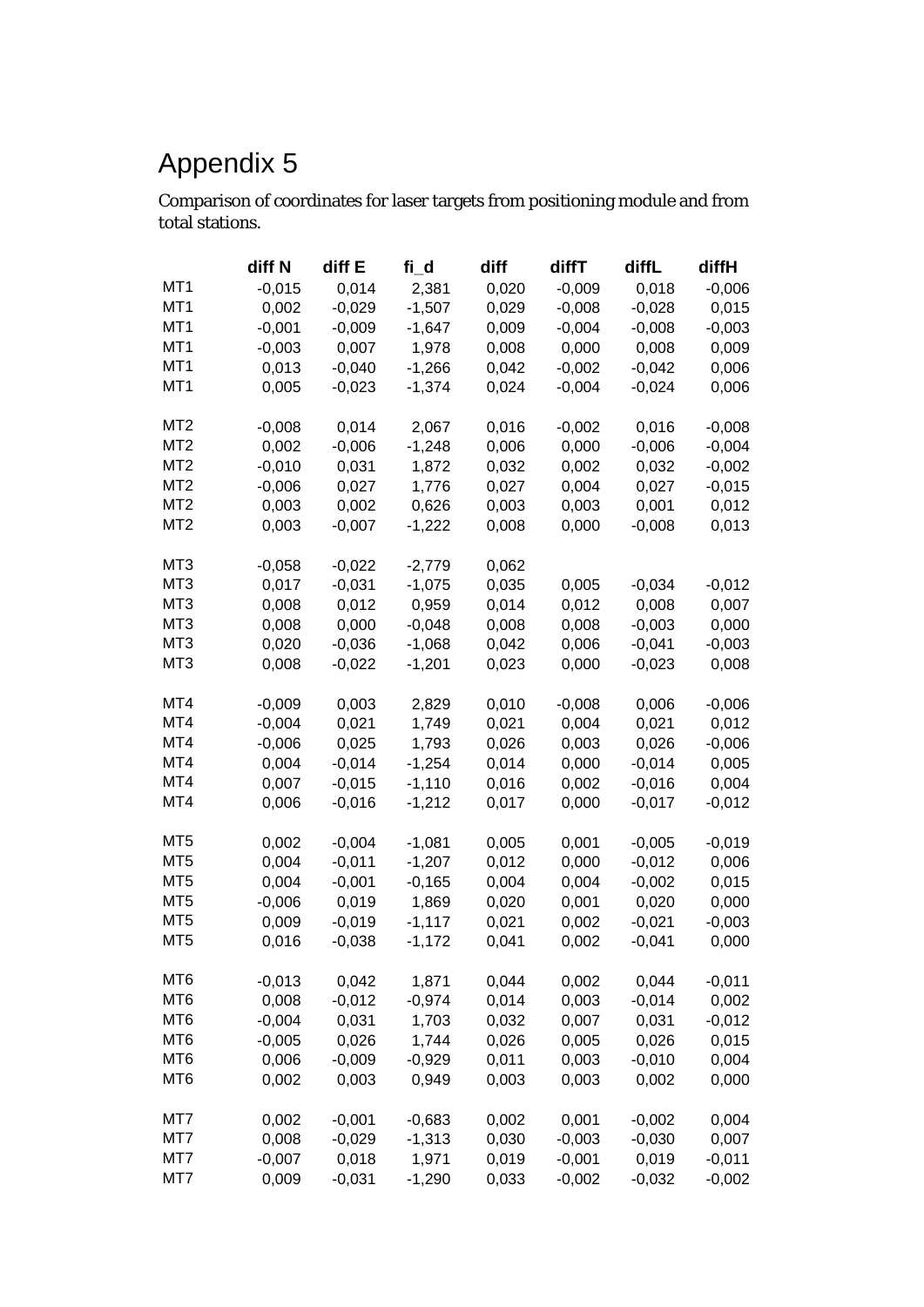| MT7             | 0,006    | $-0,027$ | $-1,348$ | 0,028      | $-0,004$ | $-0,028$ | $-0,002$ |
|-----------------|----------|----------|----------|------------|----------|----------|----------|
| MT7             | 0,006    | 0,009    | 0,954    | 0,011      | 0,009    | 0,006    | 0,007    |
| MT <sub>8</sub> | $-0,008$ | 0,041    | 1,769    | 0,042      | 0,006    | 0,042    | $-0,003$ |
| MT <sub>8</sub> | $-0,001$ | 0,007    | 1,754    | 0,007      | 0,001    | 0,007    | 0,001    |
| MT <sub>8</sub> | 0,004    | 0,031    | 1,449    | 0,031      | 0,014    | 0,027    | 0,003    |
| MT <sub>8</sub> | 0,002    | 0,009    | 1.345    | 0,009      | 0,005    | 0,008    | $-0,003$ |
| MT <sub>8</sub> | 0,007    | $-0,008$ | $-0,830$ | 0.011      | 0,004    | $-0,010$ | $-0,001$ |
| MT <sub>8</sub> | $-0,003$ | 0,006    | 1,978    | 0.007      | 0,000    | 0,007    | 0,002    |
|                 |          |          |          | Average    | 0,000    | $-0,001$ | 0,000    |
|                 |          |          |          | $u$ (diff) | 0,005    | 0,023    | 0,008    |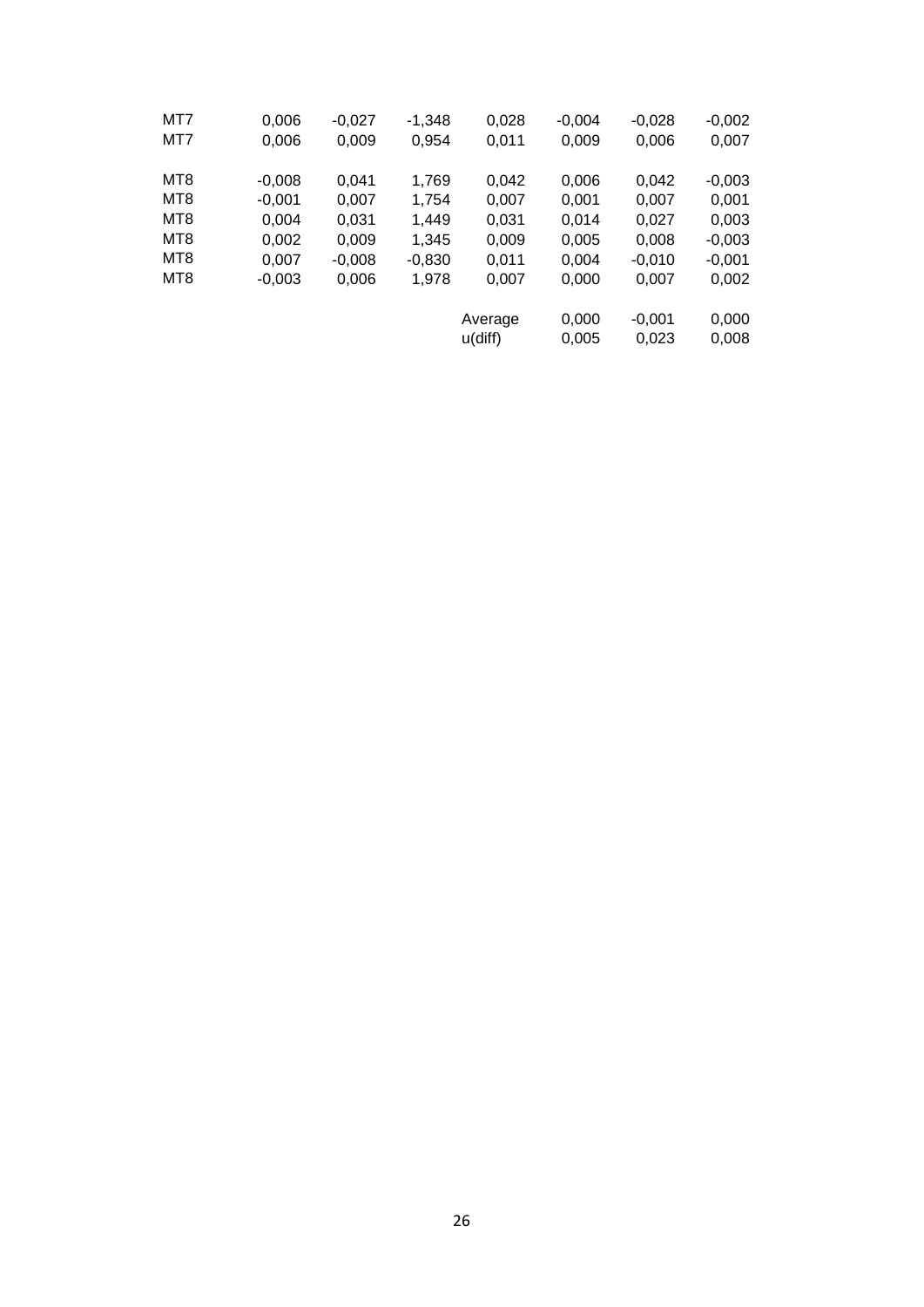Coordinates of the mobile platform and orientation angles

### Run 1

| N                                 | н |      | DOP NoSatellites | Roll      | Pitch   | <b>Heading</b> | u(N)  | u(E)  | u(H)  | u(roll) | u(pitch) | u(heading) |
|-----------------------------------|---|------|------------------|-----------|---------|----------------|-------|-------|-------|---------|----------|------------|
| 6580428,484 156165,549 11,389 0,6 |   |      | 22               | -0.4802   | -1.8268 | 108.9422       | 0.002 | 0.002 | 0.005 | 0.0120  | 0.0120   | 0.1360     |
| 6580400,210 156236,983 10,133 0,6 |   |      | 22               | 0.8736    | -2.7020 | 109.7050       | 0.002 | 0.002 | 0.005 | 0.0120  | 0.0130   | 0,1690     |
| 6580367,689 156325,831 8,116      |   | -0.6 | 22               | $-0.3544$ | .1770   | 110.2724       | 0.002 | 0.002 | 0.005 | 0.0130  | 0.0130   | 0.1460     |
| 6580336,758 156405,737 8,180      |   | 0.6  | 22               | $-0.3724$ | .5956   | 110.1972       | 0.002 | 0.002 | 0.005 | 0.0130  | 0.0130   | 0.1330     |
| 6580304.454 156494.554 13.298 0.6 |   |      | 22               | $-0.9614$ | 8.8946  | 109.9580       | 0.002 | 0.002 | 0.005 | 0.0120  | 0,0130   | 0.1500     |

### Run 2

| N                                 | н     | <b>DOP</b> | <b>NoSatellites</b> | Roll      | Pitch     | <b>Heading</b> | u(N)  | u(E)  | u(H)  | u(roll) | $u$ (pitch) | u(heading) |
|-----------------------------------|-------|------------|---------------------|-----------|-----------|----------------|-------|-------|-------|---------|-------------|------------|
| 6580303,586 156497,813 13,545 0,6 |       |            | 22                  | l.0137    | $-4.8949$ | 289.7097       | 0.002 | 0.002 | 0.005 | 0.0130  | 0.0130      | 0,1520     |
| 6580336,110 156410,736 8,383      |       | 0.6        | 22                  | 0.1435    | $-3.3865$ | 290.1930       | 0.002 | 0.003 | 0.005 | 0.0130  | 0.0130      | 0,1320     |
| 6580366,805 156331,011            | 8.048 | 0.6        | 22                  | 0.5448    | 0.1066    | 290.0851       | 0.002 | 0.003 | 0.005 | 0.0130  | 0.0130      | 0,1360     |
| 6580400,769 156241,261 10,027     |       | -0.6       | 22                  | $-0.3663$ | .3788     | 290.7528       | 0,002 | 0.003 | 0.005 | 0.0130  | 0.0130      | 0,1380     |
| 6580426.916 156170.249 11.309 0.6 |       |            | 22                  | 0.1561    | J.1349    | 290.6397       | 0.002 | 0.002 | 0.005 | 0.0120  | 0.0130      | 0,1050     |

### Run 3

| N                                 | н |     | DOP NoSatellites | Roll      | Pitch       | <b>Heading</b> | u(N)  | u(E)  | <b>u(H)</b> | u(roll) | $u$ (pitch) | u(heading) |
|-----------------------------------|---|-----|------------------|-----------|-------------|----------------|-------|-------|-------------|---------|-------------|------------|
| 6580427,442 156165,648 11,380 0,6 |   |     | 22               | 0.8534    | $-1.5968$   | 109.1820       | 0.002 | 0.002 | 0.005       | 0.0120  | 0.0130      | 0.0960     |
| 6580401,104 156237,161 10,151 0,6 |   |     | 22               | 0.6766    | $-2.7300$   | 10.5956        | 0.002 | 0.002 | 0.005       | 0.0120  | 0.0130      | 0,1080     |
| 6580367,504 156325,836 8,102      |   | 0.6 | 22               | $-0.0980$ | .2000<br>-1 | 110.9740       | 0.002 | 0.003 | 0.005       | 0.0120  | 0.0130      | 0,1000     |
| 6580336,591 156405,879 8,186      |   | 0.6 | 22               | -0.0990   | .6375       | 110.7290       | 0.002 | 0.003 | 0.005       | 0.0120  | 0.0130      | 0.1180     |
| 6580304,326 156493,380 13,203 0,6 |   |     | 22               | -0.4218   | 1719        | 109.0290       | 0.002 | 0.003 | 0.005       | 0.0120  | 0.0130      | 0.1480     |

### Run 4

| N                                 | н |       | DOP NoSatellites | Roll   | Pitch     | <b>Heading</b> | u(N)  | u(E)  | u(H)  | u(roll) | u(pitch) | u(heading) |
|-----------------------------------|---|-------|------------------|--------|-----------|----------------|-------|-------|-------|---------|----------|------------|
| 6580303,631 156498,458 13,576 0,6 |   |       | 22               | .7511  | $-4.9851$ | 289.4639       | 0.002 | 0.003 | 0.005 | 0.0120  | 0,0120   | 0,1200     |
| 6580336.481 156410.339 8.352      |   | - ೧ ೯ | 22               | 0.4760 | $-3.5410$ | 290.8970       | 0.002 | 0.003 | 0.005 | 0.0120  | 0.0130   | 0,1090     |
| 6580366,944 156331,123 8,037      |   | 0.6   | 22               | 0.8320 | $-0.0660$ | 290,5910       | 0.002 | 0.003 | 0.005 | 0.0120  | 0.0130   | 0,1130     |
| 6580401.047 156241.897 10.011 0.6 |   |       | 22               | 0.3736 | 1556      | 290,5730       | 0.002 | 0.003 | 0.005 | 0.0120  | 0.0130   | 0,1140     |
| 6580427,926 156170,819 11,279 0,6 |   |       | 22               | .5520  | 0.0610    | 290.1260       | 0.002 | 0.003 | 0.005 | 0.0120  | 0.0120   | 0,1040     |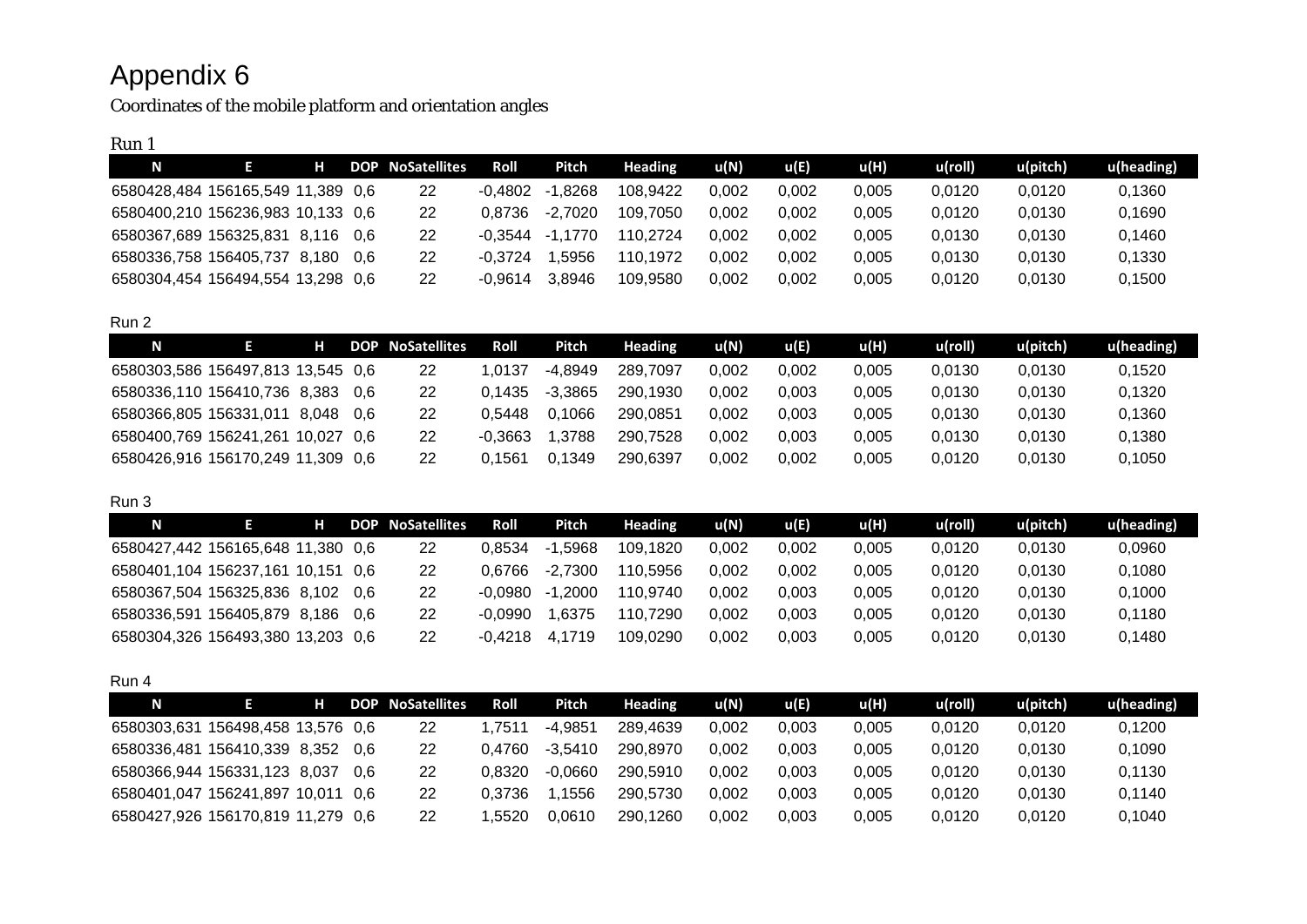Run 5

| N                                 |                       | н |       | <b>DOP NoSatellites</b> | Roll   | Pitch       | Heading  | u(N)  | $\mathbf{u}(\mathbf{B})$ | u(H)  | $u$ (roll) | u(pitch) | u(heading) |
|-----------------------------------|-----------------------|---|-------|-------------------------|--------|-------------|----------|-------|--------------------------|-------|------------|----------|------------|
| 6580427,583 156165,670 11,369 0,6 |                       |   |       | 22                      | 0.8679 | .7590<br>-1 | 109.4034 | 0.002 | 0.003                    | 0.005 | 0.0120     | 0.0120   | 0.1110     |
| 6580400,748 156237,152 10,136 0,6 |                       |   |       | 22                      | 0.9320 | $-2.8540$   | 110.0380 | 0.002 | 0.003                    | 0.005 | 0.0120     | 0.0130   | 0,0960     |
| 6580367,248 156326,475 8,100      |                       |   | - 0.6 | 22                      | 0.0433 | .3706<br>-1 | 110.2997 | 0.002 | 0.003                    | 0.005 | 0.0120     | 0.0130   | 0.1020     |
| 6580335.328 156405.569 8.179 0.6  |                       |   |       | 22                      | .2048  | .5702       | 109.7606 | 0.002 | 0.003                    | 0.005 | 0.0120     | 0.0130   | 0,1190     |
| 6580303.867                       | 156494.096 13.284 0.6 |   |       | 22                      | 0.5590 | 3.8002      | 110.0832 | 0.002 | 0.003                    | 0.005 | 0.0120     | 0.0130   | 0.1300     |

### Run 6

| N                                 | н     |     | <b>DOP</b> NoSatellites | Roll   | Pitch     | <b>Heading</b> | u(N)  | u(E)  | u(H)  | u(roll) | u(pitch) | u(heading) |
|-----------------------------------|-------|-----|-------------------------|--------|-----------|----------------|-------|-------|-------|---------|----------|------------|
| 6580303,708 156497,950 13,540 0,6 |       |     | 22                      | .4525  | $-5.0095$ | 288,5340       | 0.002 | 0.003 | 0.005 | 0.0120  | 0.0120   | 0,1260     |
| 6580336,578 156410,856 8,374      |       | 0.6 | 22                      | 0.6632 | $-3.6242$ | 290.3364       | 0.002 | 0.003 | 0.005 | 0.0120  | 0.0120   | 0,1150     |
| 6580366,807 156330,786 8,048      |       | 0.6 | 22                      | 0.7070 | 0.0256    | 289.7796       | 0.002 | 0.003 | 0.005 | 0.0120  | 0.0120   | 0,1160     |
| 6580400,707 156241,987            | 9.995 | 0.6 | 22                      | 0.0713 | .1980     | 290.0450       | 0,002 | 0.003 | 0.005 | 0.0120  | 0.0120   | 0,1070     |
| 6580427,959 156170,378 11,289 0,6 |       |     | <b>22</b>               | .4919  | 1480      | 290.4898       | 0.002 | 0.003 | 0.005 | 0.0120  | 0.0120   | 0,0960     |

#### where:

| <b>DOP</b> | Dilution Of Precision,                      |
|------------|---------------------------------------------|
|            | NoSatellites Number of Satellites.          |
| $u(*)$     | standard uncertainty of the given parameter |